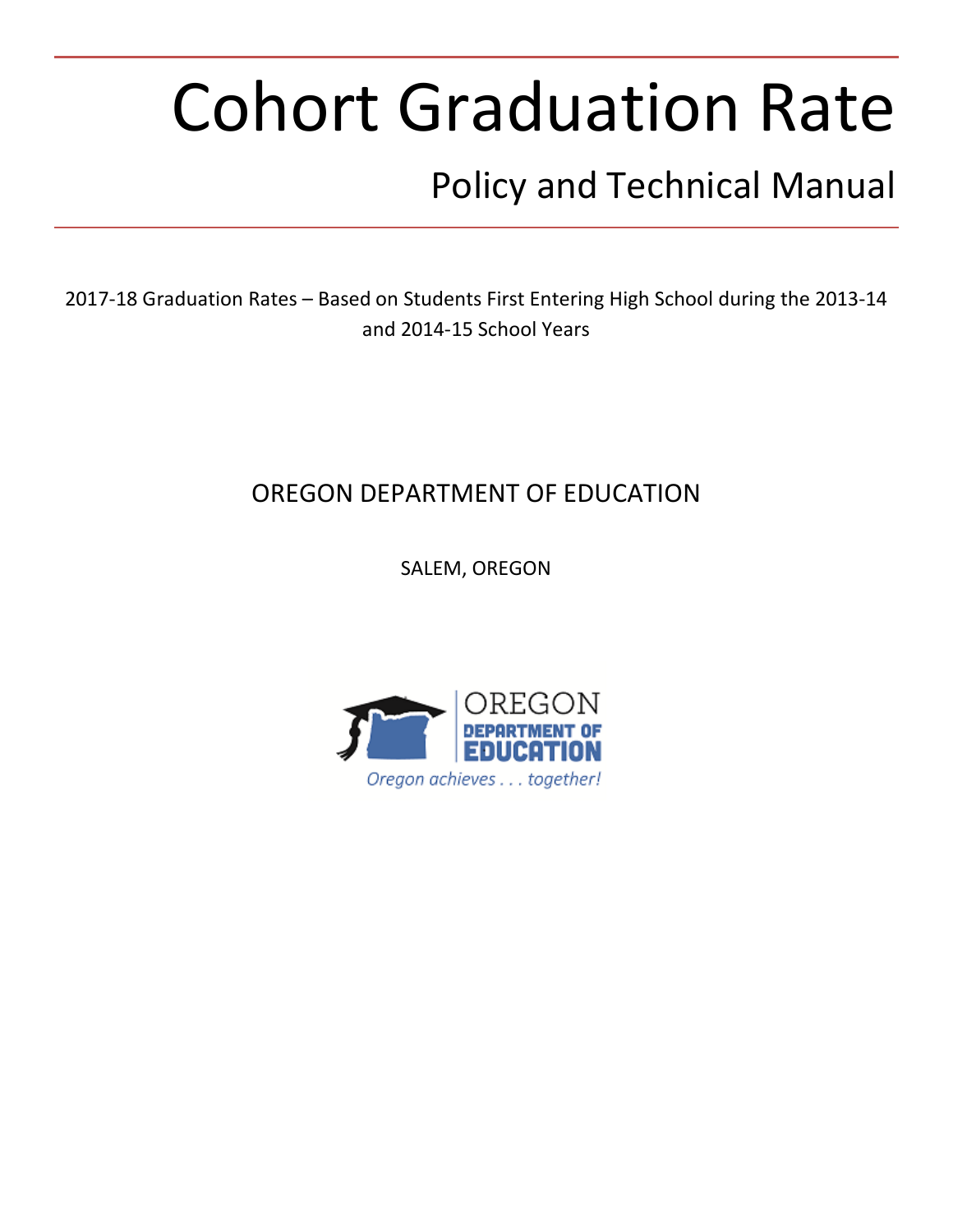It is the policy of the State Board of Education and a priority of the Oregon Department of Education that there will be no discrimination or harassment on the grounds of race, color, religion, sex, sexual orientation, national origin, marital status, age or disability in any educational programs, activities, or employment. Persons having questions about equal opportunity and nondiscrimination should contact the Deputy Superintendent of Public Instruction at the Oregon Department of Education.

The officially codified and compiled Administrative rules are published by the Secretary of State and portions of that published compilation have copyright status. The Oregon Administrative Rules presented on these pages are not the official version of the rules published by the Secretary of State.



This document was produced by

**Oregon Department of Education Office of Accountability, Research & Information Services Public Service Building 255 Capitol Street NE Salem, Oregon 97310-0203**

Please share this document with your colleagues! All or any part of it may be photocopied for educational purposes without permission from the Oregon Department of Education.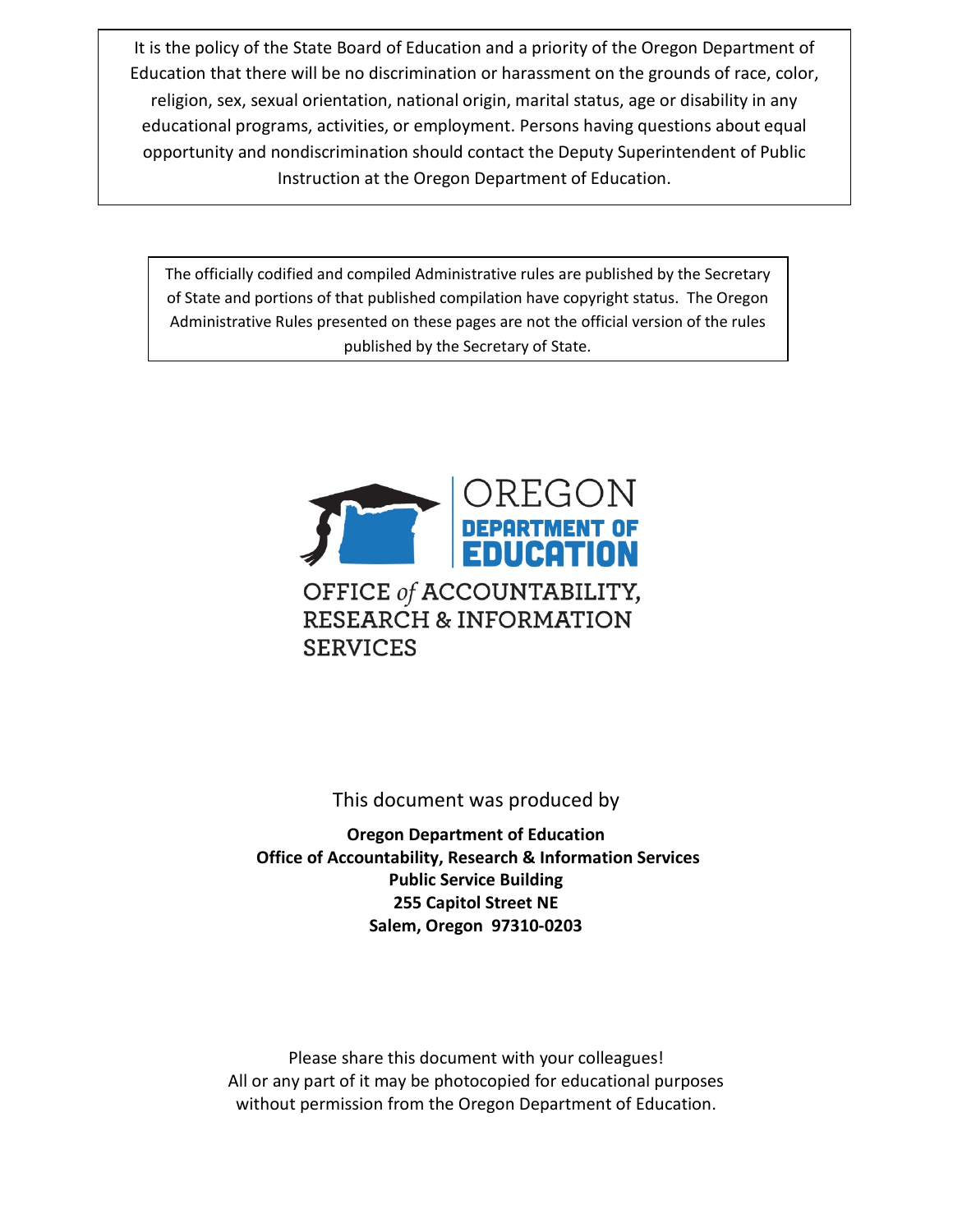# **TABLE OF CONTENTS**

| WHAT ABOUT STUDENTS WHO ENROLL IN FIFTH YEAR PROGRAMS, SUCH AS ADVANCED DIPLOMA OR POST-GRADUATE SCHOLARS PROGRAMS? 5 |  |
|-----------------------------------------------------------------------------------------------------------------------|--|
|                                                                                                                       |  |
|                                                                                                                       |  |
|                                                                                                                       |  |
|                                                                                                                       |  |
|                                                                                                                       |  |
|                                                                                                                       |  |
|                                                                                                                       |  |
|                                                                                                                       |  |
|                                                                                                                       |  |
|                                                                                                                       |  |
|                                                                                                                       |  |
|                                                                                                                       |  |
|                                                                                                                       |  |
|                                                                                                                       |  |
|                                                                                                                       |  |
|                                                                                                                       |  |
|                                                                                                                       |  |
|                                                                                                                       |  |
|                                                                                                                       |  |
|                                                                                                                       |  |
|                                                                                                                       |  |
|                                                                                                                       |  |
|                                                                                                                       |  |
|                                                                                                                       |  |
|                                                                                                                       |  |
|                                                                                                                       |  |
|                                                                                                                       |  |
|                                                                                                                       |  |
|                                                                                                                       |  |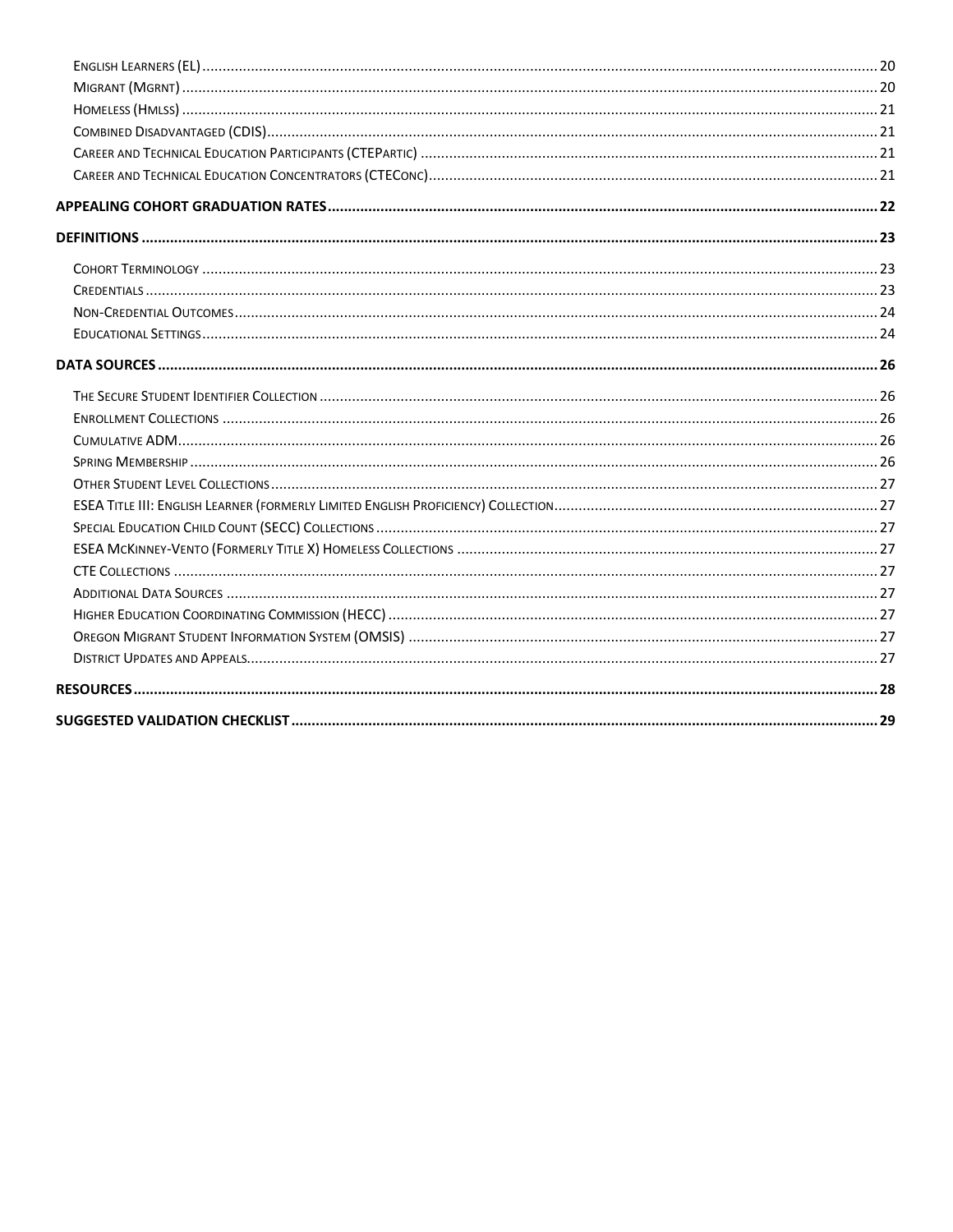# IMPORTANT DATES

<span id="page-4-0"></span>2018-19 First Period Cumulative ADM

September 27, 2018 (at 1:00 pm) to October 29, 2018 (at 11:59 pm) – Collection Window November 8, 2018 to November 16, 2018 – Audit Review Window

2017-18 Cumulative ADM Exit Adjustment Window: October 11, 2018 (at 1:00 pm) to November 30, 2018 (at 11:59 pm)

2017-18 Cohort Graduation Validation Window open in ADI: October 25, 2018 (at 1:00 pm) to December 7, 2018 (at 11:59 pm)

2017-18 Embargoed Final Preview available in ADI January 3, 2019 (tentative)

2017-18 Cohort Graduation Report Publication Date: January 24, 2019

#### <span id="page-4-1"></span>**ACHIEVEMENT DATA INSIGHT**

Validation of the cohort graduation report will occur through the Achievement Data Insight (ADI) application. Training on this application was conducted May 31, 2018, and a recording is posted at [https://district.ode.state.or.us/search/page/?id=267.](https://district.ode.state.or.us/search/page/?id=267)

Data submitters and validators will need to contact their district security administrators to request access to the validations. Access to the ADI is granted on a validation-by-validation basis. If you see a tile that you do not have access to in the ADI, click on it to generate an email to your DSA requesting access. NCES Dropout and Graduation Rates will also be validated during this time, for a total of 3 graduation/dropout validations [\(4-Year Cohort Graduation Rate, 5-Year](https://district.ode.state.or.us/apps/info/DataCllctnDetail.aspx?id=284&Collection_ID=2241)  [Cohort Graduation Rate,](https://district.ode.state.or.us/apps/info/DataCllctnDetail.aspx?id=285&Collection_ID=2242) and [NCES Dropout and Graduation Rates\)](https://district.ode.state.or.us/apps/info/DataCllctnDetail.aspx?id=338&Collection_ID=2249).

The ADI will display both aggregate data (on the summary tab) and student-level data (on the detail tab), and will be refreshed periodically throughout the validation window. Once the validation window has closed, data will still be available through the ADI, but it will no longer be refreshed, and updates will not be allowed. Click the "All" tab on the ADI's main page to view closed validations.

Note that even though districts will be able to access final graduation data after the close of the validation window, the data will be embargoed until the publication date. **Do not distribute these data to anyone outside your district prior to the publication date.**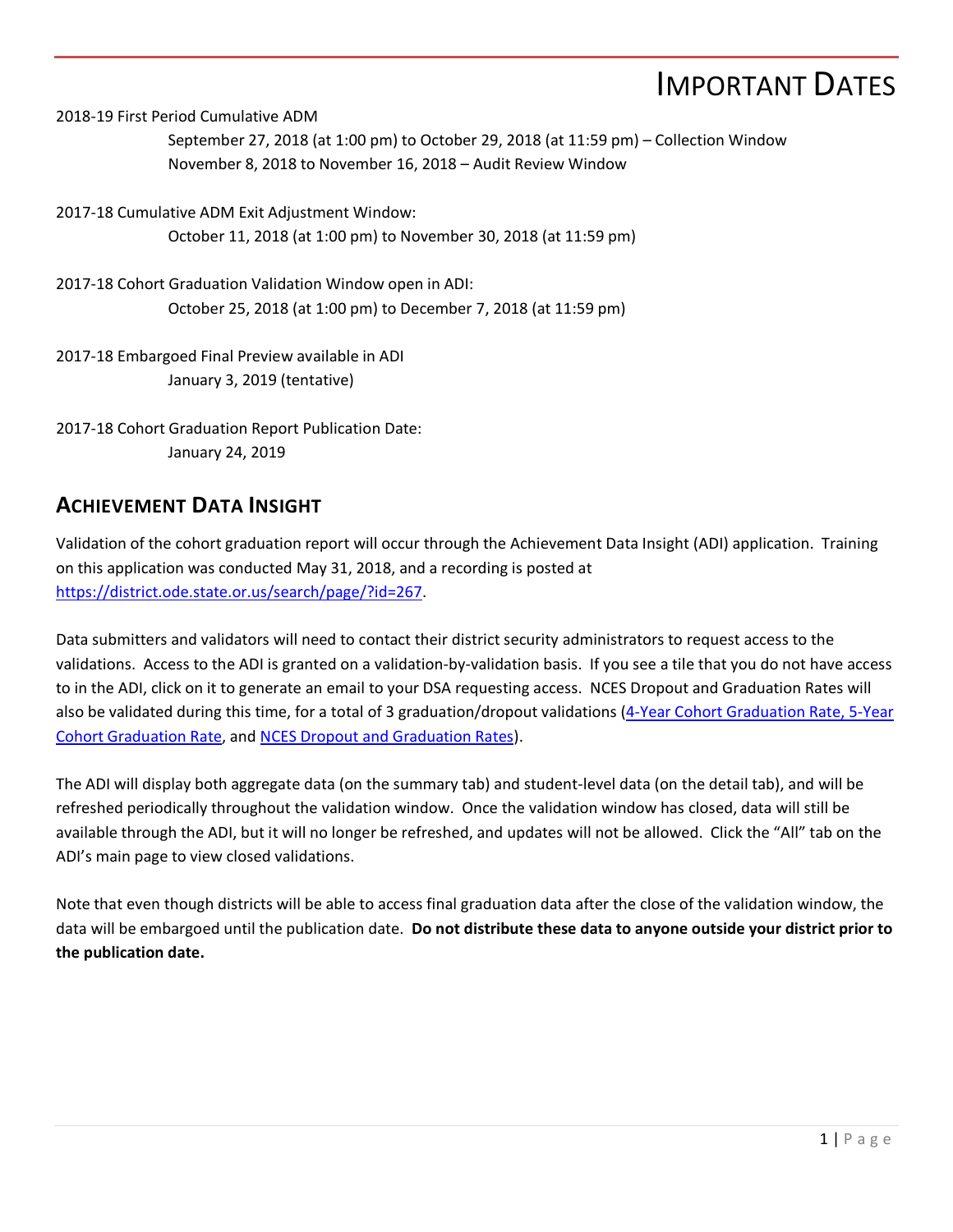# **CONTACTS**

### <span id="page-5-1"></span><span id="page-5-0"></span>**REGIONAL ESD PARTNERS**

Karen Brown Smith 1-800-706-4447 x 3124 (541) 966-3124 (locally) [karen.brown@imesd.k12.or.us](mailto:karen.brown@imesd.k12.or.us)

Peter Campbell 1-800-706-4447 x 3203 (541) 966-3203 (locally) [peter.campbell@imesd.k12.or.us](mailto:peter.campbell@imesd.k12.or.us) Regional ESD Partners support many accountability data collections and reports, including Cumulative ADM (collections, reviews, and the exit adjustment window), School and District Report Cards, and Graduation, Dropout, and Fall Membership Reports. They are available to answer your questions or guide you through the process of validating and making corrections throughout the validation window.

### <span id="page-5-2"></span>**ODE STAFF CONTACTS**

| <b>Topic</b>                                              | Contact             | Email                        | Phone        |
|-----------------------------------------------------------|---------------------|------------------------------|--------------|
| <b>Cohort Graduation Rates and Cohort Year Assignment</b> | Beth Blumenstein    | Beth.Blumenstein@state.or.us | 503-947-5767 |
| School and District Report Cards and Ratings              | Jon Wiens           | Jon. Wiens@state.or.us       | 503-947-5764 |
| SSID Collection, merges, and technical assistance         | <b>ODE Helpdesk</b> | ODE.Helpdesk@state.or.us     | 503-947-5715 |
| <b>Cumulative ADM Collections</b>                         | Amanda Hiaasen      | Amanda.Hiaasen@state.or.us   | 503-947-5674 |
| English Learner                                           | Kim Miller          | Kim.A.Miller@state.or.us     | 503-947-5712 |
| <b>Special Education</b>                                  | Jackie McKim        | Jackie.McKim@state.or.us     | 503-947-5629 |
| <b>Essential Skills</b>                                   | Cristen McLean      | Cristen.McLean@state.or.us   | 503-947-5842 |
| 9 <sup>th</sup> Grade On Track                            | Beth Blumenstein    | Beth.Blumenstein@state.or.us | 503-947-5767 |
| Post Graduate Scholars                                    | Jennell Ives        | Jennell.lves@state.or.us     | 503-947-5777 |
| Career and Technical Education (CTE)                      | Lauren Dressen      | Lauren.Dressen@state.or.us   | 503-947-5700 |
| <b>Homeless Students</b>                                  | Dona Bolt           | Dona.Bolt@state.or.us        | 503-947-5781 |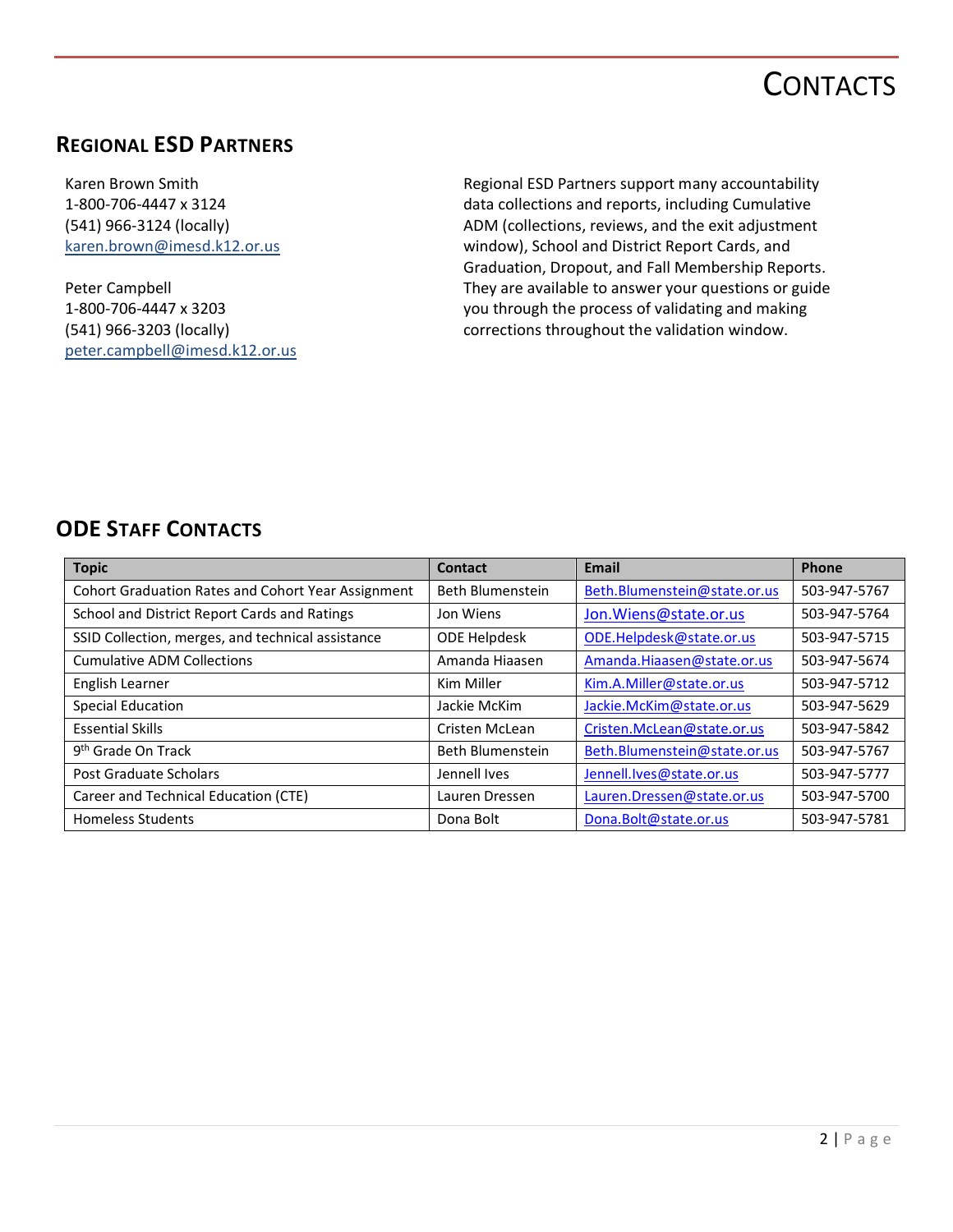# INTRODUCTION

<span id="page-6-0"></span>High School graduation rates are key indicators of accountability for high schools and school districts in Oregon. Beginning with the 2008-09 school year, the Oregon Department of Education (ODE) implemented the cohort method of calculating graduation rates. The cohort method identifies the year the student entered high school for the first time (known as the high school entry year, or cohort year) and uses longitudinal student data to determine the student's outcome after four years. An extended rate, allowing one additional year for completion, is also tracked and reported as the 5-year Cohort Graduation Rates.

The cohort graduation rate is [published](http://www.oregon.gov/ode/reports-and-data/students/Pages/Cohort-Graduation-Rate.aspx) annually and the next report is scheduled for public release on January 24, 2019. These reports include other outcome categories for students in the cohort, in addition to graduates, and are disaggregated by student groups such as race/ethnicity and gender.

Under [Oregon's State Plan,](http://www.oregon.gov/ode/rules-and-policies/ESSA/Pages/default.aspx) high school graduation rate targets were set for each year of accountability. Due to the additional time needed to calculate accurate Cohort Graduation Rates, the 2017-18 rates will be used as part of the 2018-19 Accountability Year determinations.

### <span id="page-6-1"></span>**WHAT IS A COHORT GRADUATION RATE?**

A cohort graduation rate follows the students who are first-time high school students in a particular year and determines the percentage that graduate within a given time frame, such as four years. A four-year cohort graduation rate for the first-time ninth graders in the 2012-13 school year would represent the percentage who graduated by 2015-16. The table on the right shows the relationship between the school year that students enter high school and the expected graduation year.

The cohort of first-time high school students is adjusted by adding in those students who transfer into the school during the period being measured, and removing those students who transfer out of the school. Students who transfer into the cohort are assigned a cohort year based on their first high school enrollment in any state or country.

| <b>Cohort High</b><br><b>School</b><br><b>Entry Year</b> | <b>Graduation</b><br>Year<br>(Four-year Rate) | <b>Extended</b><br><b>Graduation Year</b><br>(Five-year Rate) |
|----------------------------------------------------------|-----------------------------------------------|---------------------------------------------------------------|
| 2009-10                                                  | 2012-13                                       | 2013-14                                                       |
| 2010-11                                                  | 2013-14                                       | 2014-15                                                       |
| 2011-12                                                  | 2014-15                                       | 2015-16                                                       |
| 2012-13                                                  | 2015-16                                       | 2016-17                                                       |
| 2013-14                                                  | 2016-17                                       | 2017-18                                                       |
| 2014-15                                                  | 2017-18                                       | 2018-19                                                       |
| 2015-16                                                  | 2018-19                                       | 2019-20                                                       |
| 2016-17                                                  | 2019-20                                       | 2020-21                                                       |
| 2017-18                                                  | 2020-21                                       | 2021-22                                                       |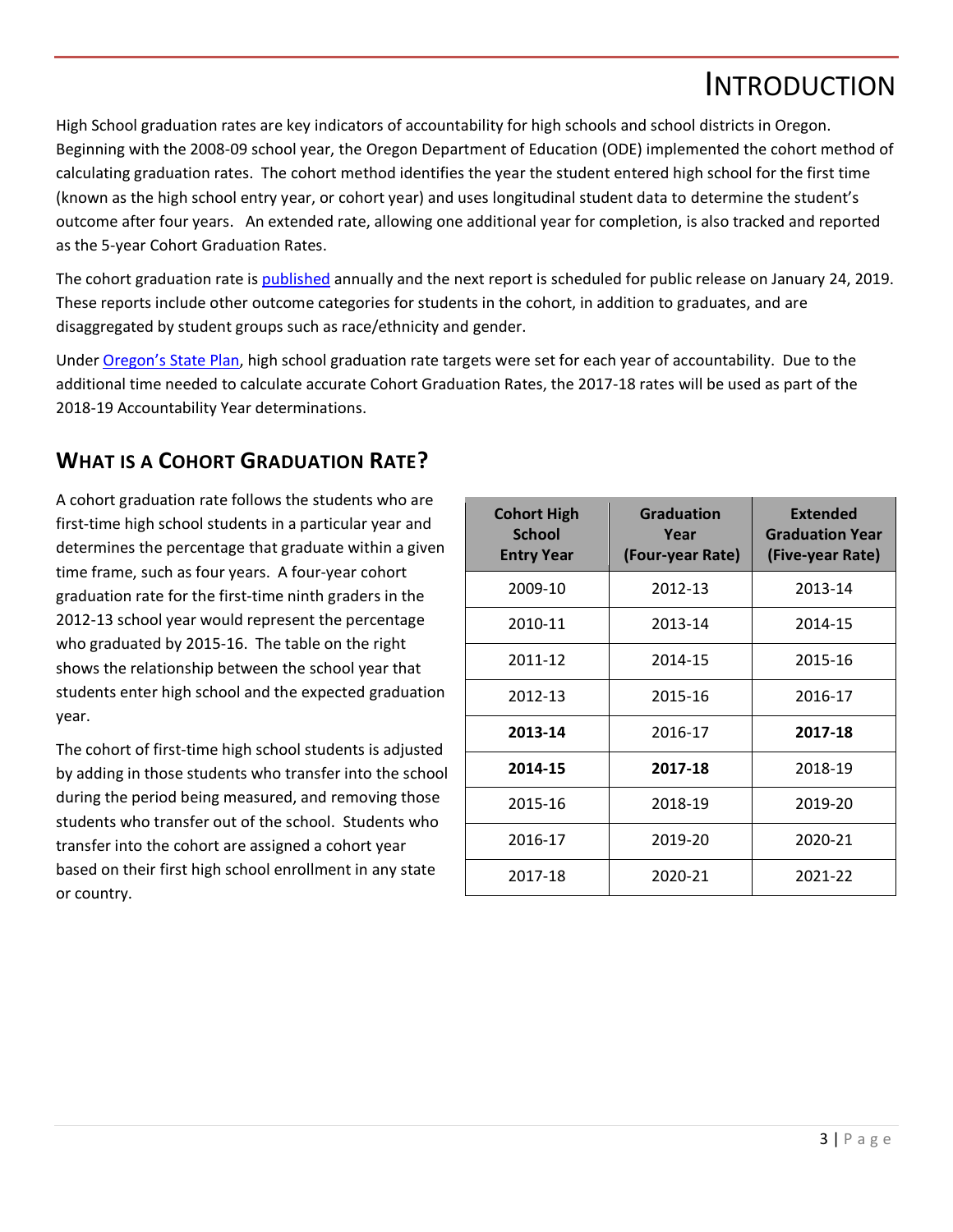# <span id="page-7-0"></span>**WHAT IS THE FOUR-YEAR COHORT GRADUATION RATE?**

The four-year cohort graduation rate is the percentage of students in a cohort, adjusted for transfers into and out of the school, district, or state, that earn a standard diploma within four years of entering high school. *See page [23](#page-26-2) for definitions of the credentials and other outcomes.* 

As an example, in early 2019, the Oregon Department of Education (ODE) will report on the graduation rate for the cohort of students who entered high school in 2014-15; these are the students who were expected to graduate by the end of the 2017-18 school year. The graduation rate for this cohort will be defined as:

> Number of students in the adjusted cohort who earn standard diplomas by August 2018  $\mathbf{I}$ Number of students who were first enrolled in high school in 2014- 15  $^\mathrm{h}$ + Students who transferred into the cohort - Students who transferred out of the cohort  $\overline{\phantom{a}}$

Note that the numerator includes only standard (Oregon or Modified) diplomas earned in four or fewer years. Students earning other high school credentials will be included in the adjusted cohort (i.e., the denominator), but will not be included in the count of graduates (i.e., the numerator).

## <span id="page-7-1"></span>**WHAT IS THE FOUR-YEAR COHORT COMPLETER RATE?**

The four-year cohort completer rate is similar to the graduation rate, but includes students who earned other completion credentials, such as extended and adult high school diplomas or GEDs, in the numerator. It also includes graduates with a standard (Oregon or modified) diploma. So, for a given cohort and student group, it should always be at least as high as the graduation rate. Note that four-year and five-year cohort and completion rates are released at the same time, so make sure you are looking at the right cohort(s) of students when making comparisons. Alternative certificates are a district-defined credential, and are not included as completers in the completer rate.

Number of students in the adjusted cohort who earn standard diplomas, extended diplomas, adult high school diplomas, or GEDs by August 2018  $\mathbf{I}$ Number of students who were first enrolled in high school in 2014-  $15^{\degree}$ + Students who transferred into the cohort − Students who transferred out of the cohort  $\overline{\phantom{a}}$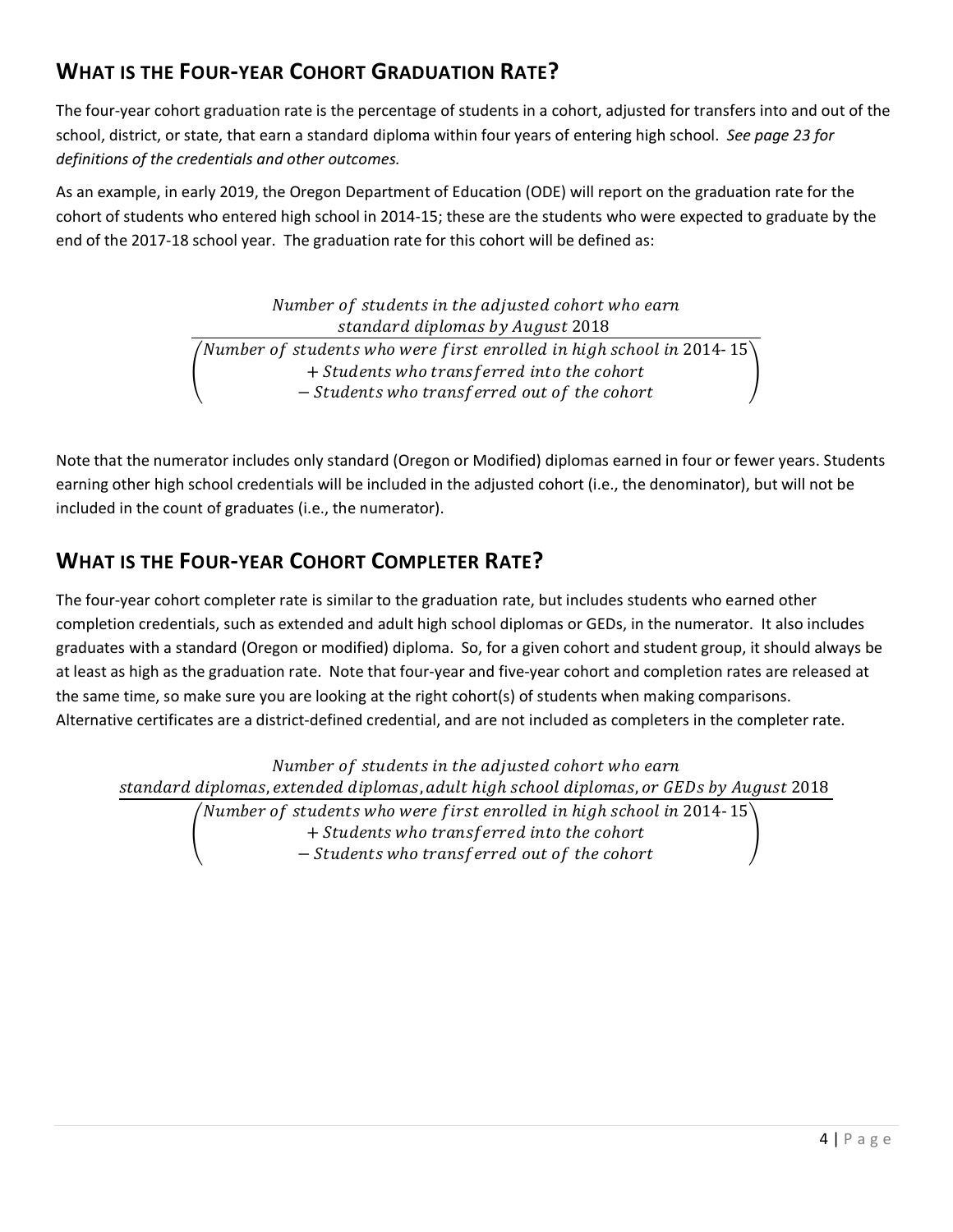### <span id="page-8-0"></span>**WHAT ABOUT STUDENTS WHO TAKE LONGER THAN FOUR YEARS TO GRADUATE?**

While students who take longer than four years to earn a diploma are not included as graduates in the four-year cohort graduation rate, they will be included as graduates in the five-year cohort graduation rate, which is published along with the four-year rate, if they graduate within five years. The five-year rate may serve to better reflect the success schools have had with certain groups of students, such as students with disabilities, English language learners, and students whose education was interrupted.

The five-year graduation rate is defined similarly to the four-year rate. The five-year rate for the 2013-14 cohort is:

Number of students in the adjusted cohort who earn standard diplomas by August 2018  $\mathbf{I}$ Number of students who were first enrolled in high school in 2013- 14 $^{\backprime}$ + Students who transferred into the cohort - Students who transferred out of the cohort  $\overline{\phantom{a}}$ 

# <span id="page-8-1"></span>**WHAT ABOUT STUDENTS WHO COMPLETE THEIR GRADUATION REQUIREMENTS OVER THE SUMMER?**

Students who earn their credential by the end of August are included with the prior school year's graduates. So for example, a student in the 2014-15 cohort who earned a diploma on August 31, 2018, would count as a graduate in the 2014-15 cohort's four-year graduation rates. A student in the 2014-15 cohort who earned a diploma on September 1, 2018, will count as continuing enrollment in the four-year graduation rates, and as a graduate in the five-year graduation rates.

#### <span id="page-8-2"></span>**WHAT ABOUT STUDENTS WHO EARN A CREDENTIAL OTHER THAN A STANDARD DIPLOMA?**

Students who earn an extended or adult high school diploma, or a GED, are included (along with students who earned a standard diploma) as completers in the Cohort Completion Rate. This rate is not used for accountability purposes, but will be published. The cohort completion rate uses the same denominator (the adjusted cohort) as the cohort graduation rate.

## <span id="page-8-3"></span>**WHAT ABOUT STUDENTS WHO ENROLL IN FIFTH YEAR PROGRAMS, SUCH AS ADVANCED DIPLOMA OR POST-GRADUATE SCHOLARS PROGRAMS?**

As of the 2016-17 school year, Oregon law prohibits school districts from withholding diplomas from students who have earned them and have been enrolled in high school for four or more years. Students are reported with their diplomas at the point at which they earn the diploma, and are considered graduates at that point, even if they continue to receive services from their school district. Se[e http://www.oregon.gov/ode/students-and-family/Pages/Post-Graduate-Scholar-](http://www.oregon.gov/ode/students-and-family/Pages/Post-Graduate-Scholar-Programs.aspx)[Programs.aspx](http://www.oregon.gov/ode/students-and-family/Pages/Post-Graduate-Scholar-Programs.aspx) for more information.

Students who have earned their diploma but have not yet been awarded it, and students in post graduate scholars programs, are reported separately in the cohort data files, but are all counted as graduates in computing the rate.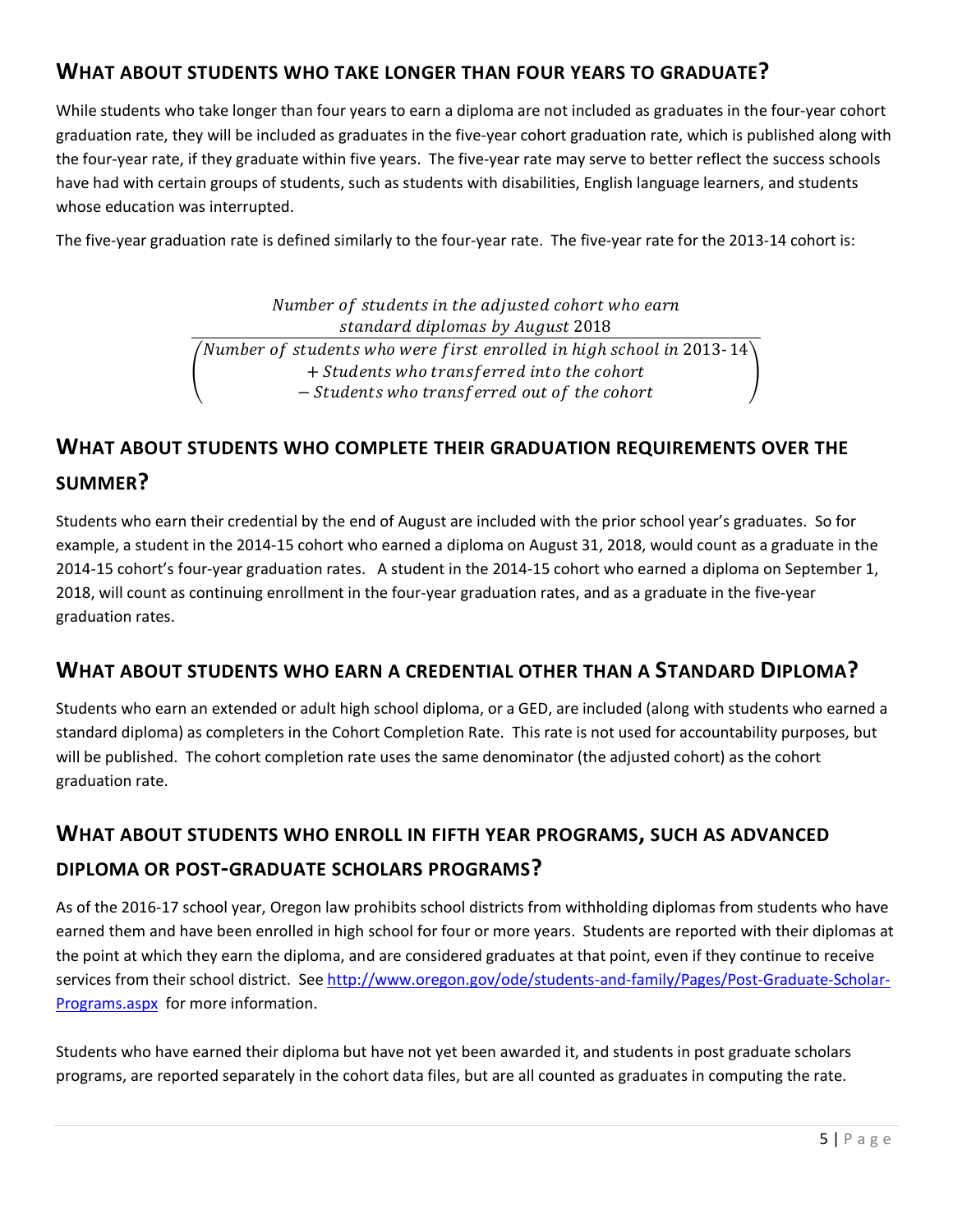# CHANGES FOR THE 2017-18 CALCULATION

<span id="page-9-0"></span>Students whose only enrollment in Oregon was in a Hospital program will be removed from the cohort calculations. See page [11](#page-14-0) for more information.

Undocumented transfers with GEDs will now be accountable to the State. See page [19](#page-21-2) for more information.

Previous labels and logic for Limited English Proficient have been changed from *English Learner* to *English Learners, Anytime in High School* and from *Ever English Learner* to *Former English Learners, Exited Prior to High School* for better clarity. The aggregate *Not English Learners in High School* has been changed to *Never English Learners*. See page [20](#page-23-5) for more information.

#### <span id="page-9-1"></span>**CHANGES FOR THE 2016-17 CALCULATION**

New student group: Homeless students. See page [20](#page-23-1) for more information.

<span id="page-9-2"></span>Technical changes and fixes.

### **CHANGES FOR THE 2015-16 CALCULATION**

The Post Graduate Scholars program takes effect beginning with the 2017-18 school year. Students participating in this program are counted as graduates, provided that they earned their diplomas within the timeframes outlined on previous pages. See<http://www.ode.state.or.us/search/page/?id=5531> for details.

New student groups: Career and Technical Education Participants and Concentrators. See page [20](#page-23-1) for more information.

Technical adjustments to account for changes in Title III: Limited English Proficiency data collection. See page [20](#page-23-1) for more information.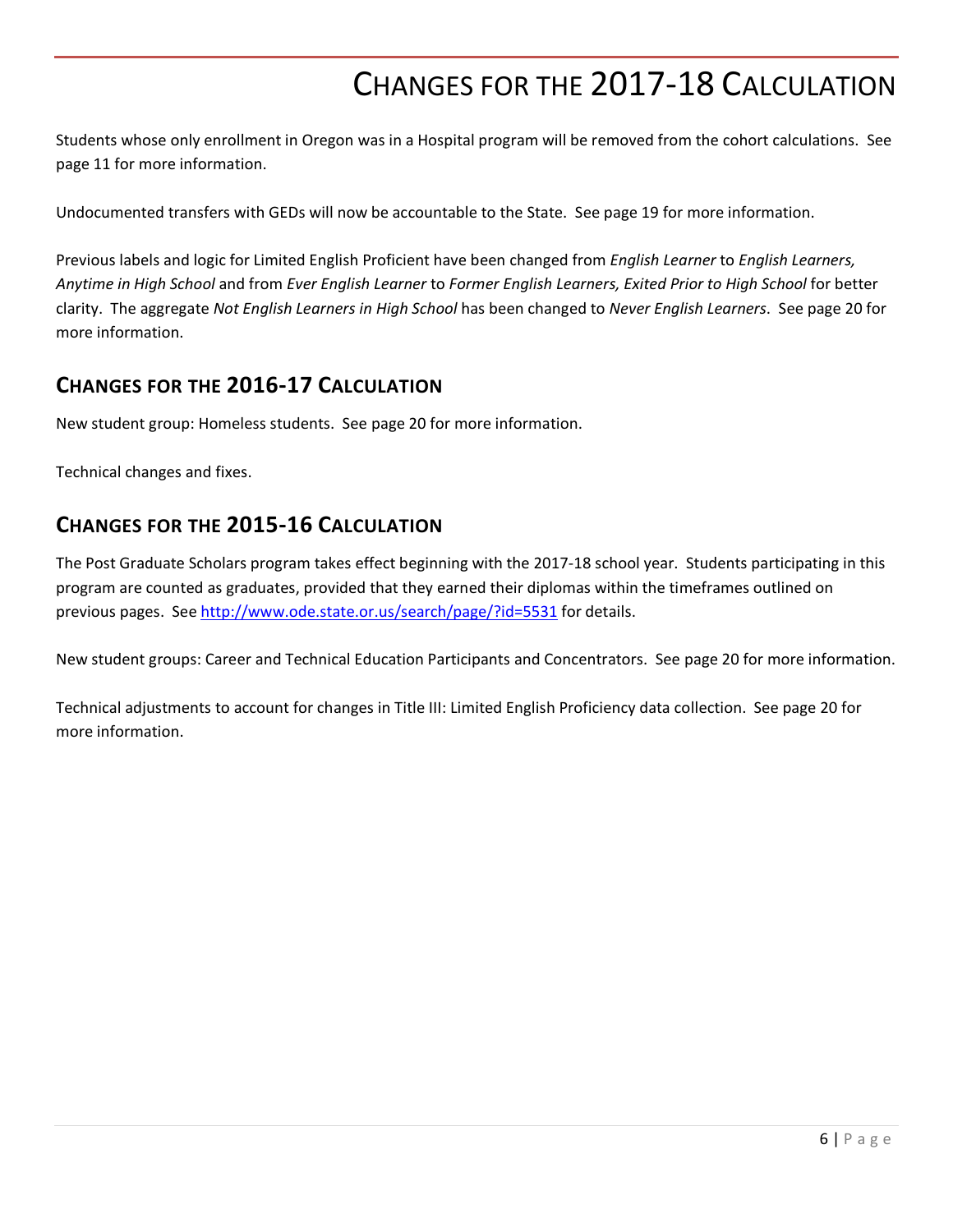# OUTLINE OF THE COHORT CALCULATION

<span id="page-10-0"></span>The calculation of the four-year graduation and completion rates is a multi-step process. The steps are shown below, and apply to the calculation of the graduation and completion rate for students who were first-time high school students in 2014-15. These are the students whose expected four-year graduation date was in Spring/Summer 2018.

- 1. Determine the students who were first enrolled in high school in 2014-15, based on their assigned high school entry year in SSID.
- 2. Determine which of those students were enrolled in a public Oregon high school between 2014-15 and 2017-18. Include only those students in the unadjusted state cohort.
- 3. Determine a final outcome (e.g., earned a diploma, continuing enrollment, transferred out) for each student in the unadjusted state cohort.
- 4. Assign students to school, district, or state cohorts. The students assigned to the school or district are that institution's unadjusted cohort. This list includes all students whose last enrollment record between 2014-15 and 2017-18 in an Oregon public high school was at this school or district. Only those institutions that offer programs culminating in the awarding of a regular high school diploma are eligible to be an accountable school or district for the purposes of cohort graduation rates.
- 5. Determine the race/ethnicity and gender of each student.
- 6. Determine whether the student belongs to the current English learners, former English learners, students with disabilities, talented and gifted, CTE, homeless, and/or economically disadvantaged student groups.
- 7. Remove all students whose outcome (from step 3) was "transferred to a public high school in another state, a private school, or home school," as well as all students who emigrated or are deceased. The result is the adjusted cohort for the school or district.
- 8. Count the number of students whose outcome was a standard high school diploma (including students who were awarded a modified high school diploma and students who are participating in a Post Graduate Scholars program). This is the numerator for the cohort graduation rate calculation.
- 9. Count the number of students whose outcome was a standard, extended, or adult high school diploma, or a GED (including all students who were counted as graduates in step 8). This is the numerator for the cohort completer rate calculation.

The next few sections of this document will provide more details on each step of this process.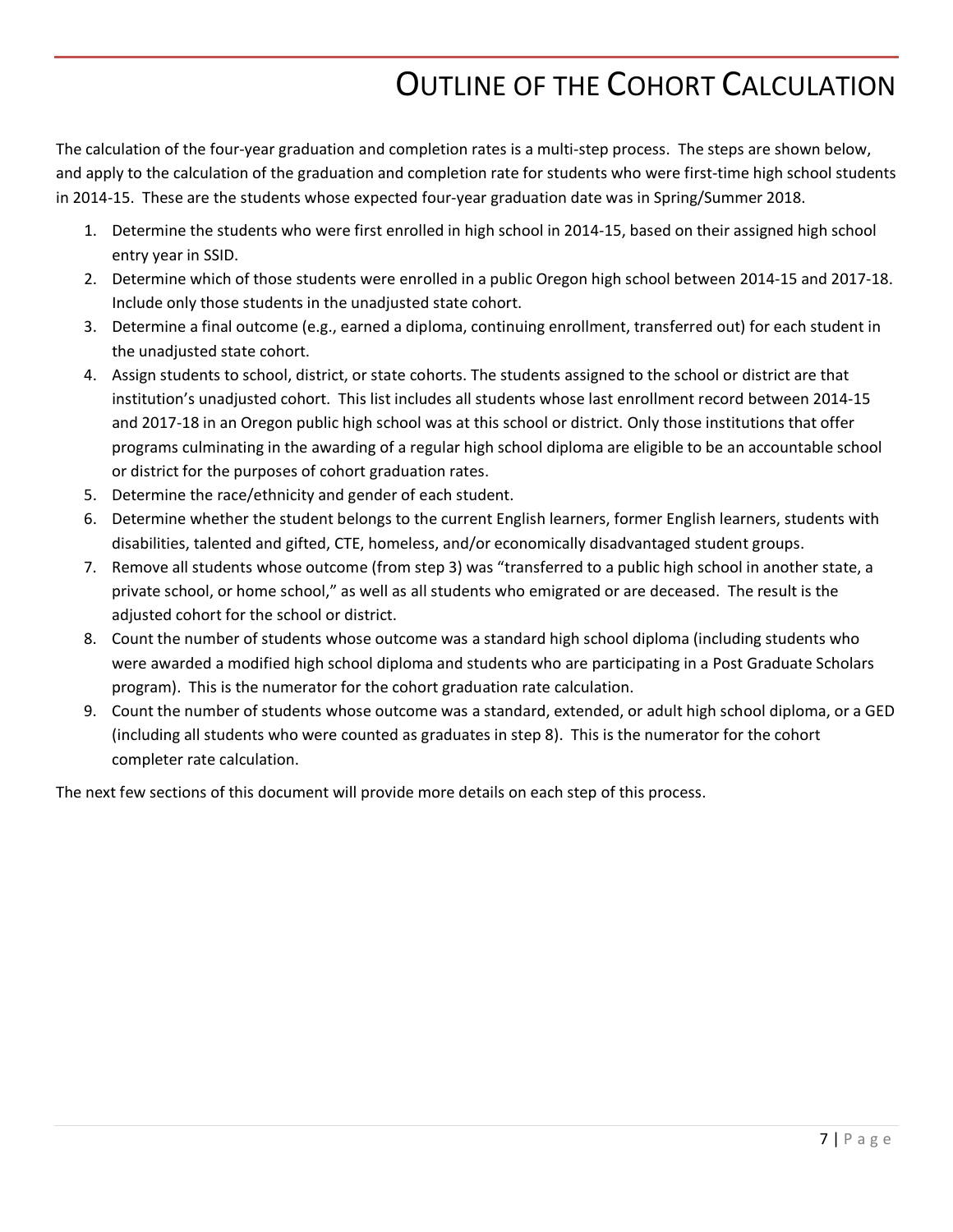# ASSIGNING A COHORT YEAR

<span id="page-11-0"></span>The first step in producing a cohort graduation rate is to determine the High School Entry Year for each student who has enrolled in a high school grade in Oregon. This process, including definitions, is described below.

#### <span id="page-11-1"></span>**HIGH SCHOOL ENTRY YEAR**

| <b>Grade Progression for a Typical</b><br>Member of the 2014-15 Cohort |    |  |  |
|------------------------------------------------------------------------|----|--|--|
| <b>School Year</b><br><b>Enrolled Grade</b>                            |    |  |  |
| 2012-13                                                                |    |  |  |
| 2013-14<br>8                                                           |    |  |  |
| 9<br>2014-15                                                           |    |  |  |
| 2015-16                                                                | 10 |  |  |
| 2016-17                                                                | 11 |  |  |
| 2017-18                                                                | 12 |  |  |

### <span id="page-11-2"></span>**SPECIAL CIRCUMSTANCES**

#### <span id="page-11-3"></span>**Students who Skip (a) Grade(s)**

For a student who skipped (a) grade(s), the district must record the student's first year in which the student attended any high school grade. Confusion may occur when the student skips grade 9 and enters grade 10. For example, in the case of a student who was enrolled in grade 8 in 2013-14 and was enrolled in grade 10 or higher in 2014-15, their high school entry year would be 2014-15.

*Cohort years should not be determined by counting backwards* from the student's currently enrolled grade to estimate the year they entered ninth grade, except in the absence of any documentation (see page [9\)](#page-11-6).

#### <span id="page-11-4"></span>**Students moved down or "demoted" to an earlier grade**

Students who begin the school year at one grade in high school and then are moved down or 'demoted' to an earlier grade will retain the High School Entry year that was recorded as the first school year in which the student attended any high school. Confusion may occur when the student begins the school year at grade 9 and is moved back to grade 8. In the example of a student who was enrolled in grade 9 at the beginning of 2014-15 and was moved back to grade 8 for the remainder of 2014-15, their high school entry year would be 2014-15.

#### <span id="page-11-5"></span>**Students who repeat a grade**

Students who repeat a non-high school grade should not have their high school entry year set until their first high school enrollment. Students should not be "rolled forward" automatically from grade 8 to grade 9 until the school is certain that the student is enrolling in grade 9. For example, a student who is enrolled in grade 8 in 2013-14, then repeats grade 8 for 2014-15, should not have a high school entry year assigned prior to advancing to a high school grade.

<span id="page-11-6"></span>Students who repeat a high school grade should not have their high school entry year adjusted to compensate for the repetition. Students should retain the year that corresponds to their *first* high school enrollment. For example, a student who enrolls in grade 9 in 2014-15, then repeats grade 9 in 2015-16, will retain the 2014-15 high school entry year.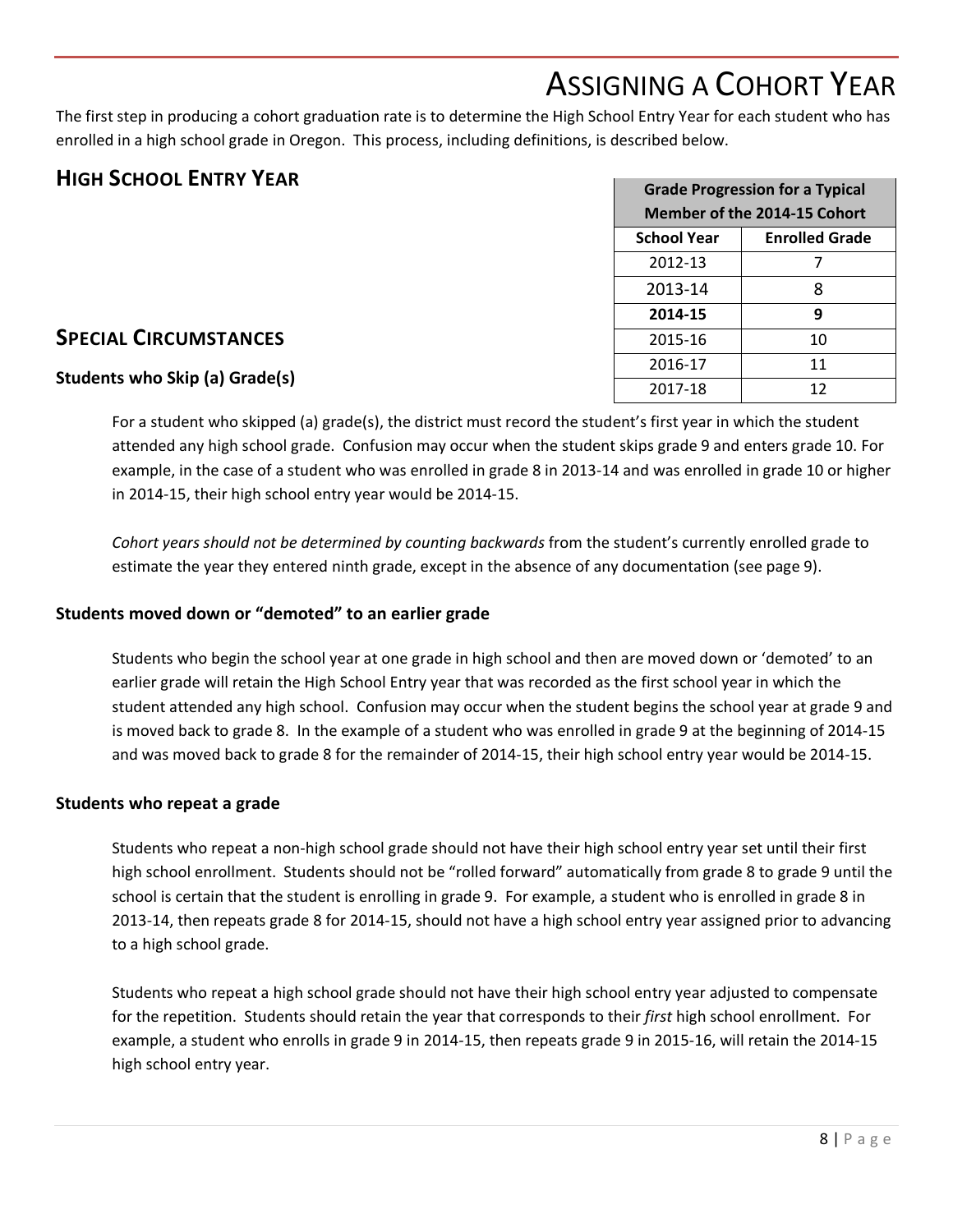#### <span id="page-12-0"></span>**Students from another country or students transferring into a high school from homeschooling**

#### **Documentation Available**:

If students have a transcript or other documentation of prior high school enrollment, they shall be assigned to the cohort that corresponds with their first documented enrollment in any high school grade or grade 9, anywhere in the world.

#### **No Documentation Available:**

If there is no available documentation of prior high school enrollment, but there is evidence that the student, in the last three years, was either homeschooled or a resident of a foreign country, the cohort year may be set, at the discretion of the first Oregon public school or district to enroll the student in any high school grade, to a cohort year determined by the district or school to most closely align with the student's educational achievement and/or proficiency, but not more than three school years before the school year the student first enrolls with them in high school.

For example, if a student enters a high school during the 2018-19 school year, and there is no available documentation of prior high school enrollment, but there is evidence of homeschooling or residence in a foreign country, the district or school that the student first enters may either assign them the cohort year 2018-19, or assign them a cohort year of 2015-16, 2016-17, or 2017-18, based on the district's assessment of the student. The school or district may not assign a cohort year of 2014-15 or earlier, or a cohort year later than 2018-19, to a student who first enrolls with them in 2018-19. Once the assignment has been made, it cannot be changed unless documentation of prior high school enrollment is discovered.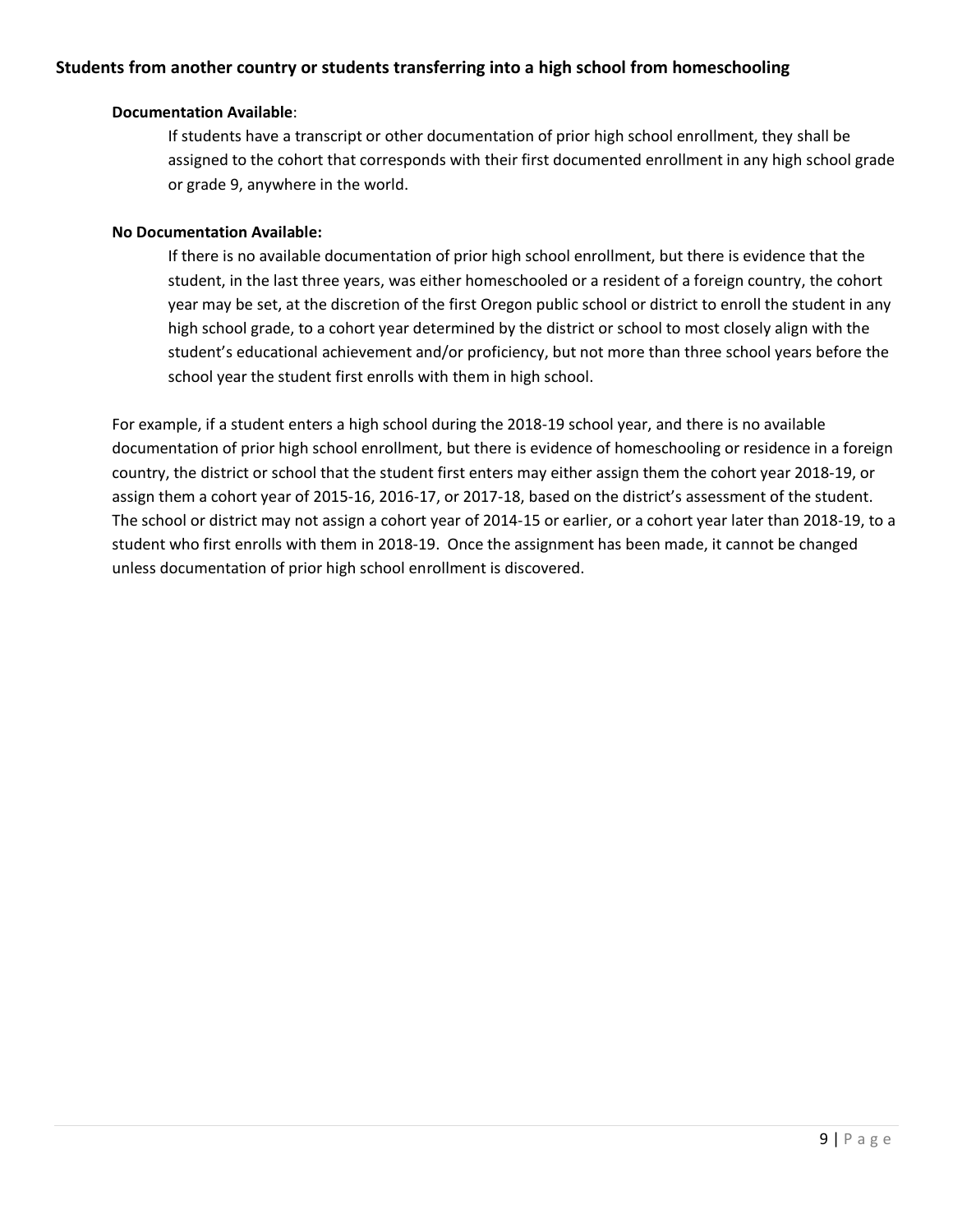#### <span id="page-13-0"></span>**High School Entry Year and the SSID Collection**

The school year in which the student was first enrolled in high school will be recorded as that student's "High School Entry Year" in the Secure Student Identifier (SSID) collection. ODE policy, based on guidance from the U.S. Department of Education, requires that:

- Each student with a record of high school enrollment (grades 9-12) shall have an assigned High School Entry Year.
- **The High School Entry Year shall be determined using the same procedure for all students, irrespective of English** language learner, special education, or other student group membership.
- The High School Entry Year shall not be changed unless there is evidence that the prior submission was in error.

The following scenarios are examples of cases where the High School Entry Year *may* be modified, upon the approval of an appeal by the Oregon Department of Education:

- The district discovers a data submission error that incorrectly placed a student in a high school grade.
- A student has transferred into the district from out of state, and the district has received additional information from the prior district that indicates the recorded High School Entry Year is in error.

The following scenarios are examples of cases where the High School Entry Year *shall not* be modified:

- A student repeats a grade (such as grade 9) while in high school.
- A student "skips" a grade in high school, such as moving from grade 10 to grade 12.
- A student enrolls in district A as a first-time 9<sup>th</sup> grader in 2014-15 and transfers to district B in 2015-16. District B enrolls the student as an  $11<sup>th</sup>$  grader for 2015-16.
- A student graduates after three years of high school.

If your records indicate that the cohort year assigned to a student is not accurate, you can appeal by completing the [High School Entry Year Correction Template,](https://district.ode.state.or.us/apps/info/docs/HS_Entry_Year_changes_template_Updated51812.xls) available via the [Cumulative ADM Resources site,](https://district.ode.state.or.us/search/page/?id=156) and sending it via secure [file transfer](https://district.ode.state.or.us/apps/xfers/) to your [regional ESD partner.](http://www.oregon.gov/ode/educator-resources/assessment/Documents/esdpartners.pdf)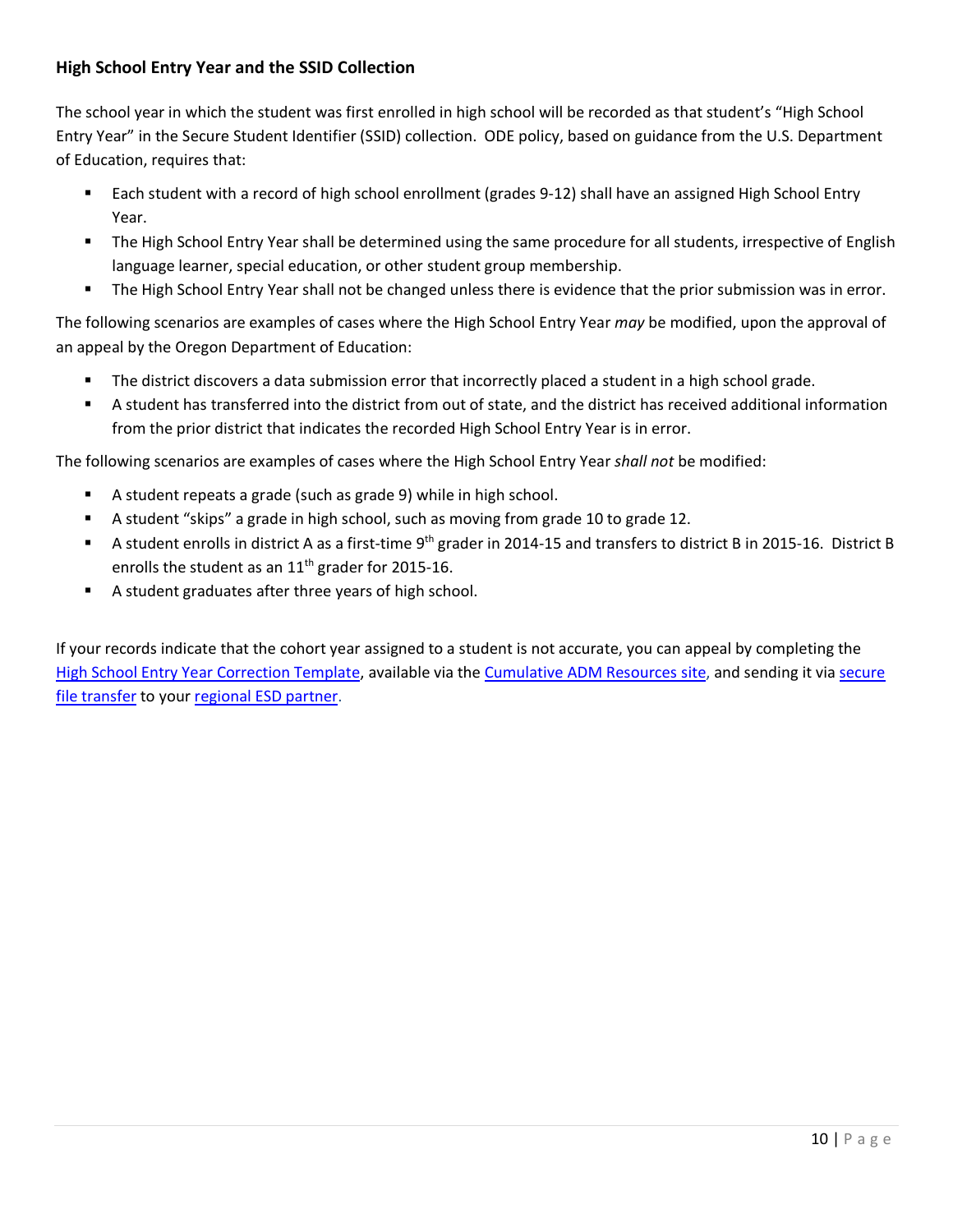# IDENTIFYING STUDENTS IN THE STATE COHORT

<span id="page-14-0"></span>Once all students are assigned a High School Entry Year, the next step in the process is to determine those students who will be included in the state's unadjusted cohort. These are students:

- Who are or were enrolled in public schools, including youth corrections education programs (YCEPs), but excluding juvenile detention education programs (JDEPs) and hospital only enrollments, as recorded in the ODE Cumulative ADM submissions; and
- Whose education is the responsibility of a public school district or a state-run school or program.

The Cumulative ADM collection contains records that allow ODE to identify students who are or were enrolled in an accountable Oregon institution. The set of first time high school students in 2014-15 who received public or publicly funded education in Oregon at some point in their high school career is called the Unadjusted State Cohort. Students whose only enrollment within the state was at a JDEP or hospital program are not included.

The Unadjusted State Cohort includes some students, such as students who transfer out of state, who will be excluded from the final calculation at a later point in the process when the adjusted state, district, and school cohorts are determined. The adjusted cohorts consist of students for whose graduation the state, district, or school was responsible at the end of the period being measured. The adjusted cohort forms the basis for the denominator of the four-year cohort graduation rate.

Examples of students not in the state cohort include students who are resident in another state but were placed in an Oregon school for the purposes of long term care and treatment or special education services, and students who were submitted to the SSID collection but were never reported as enrolled in a school or district.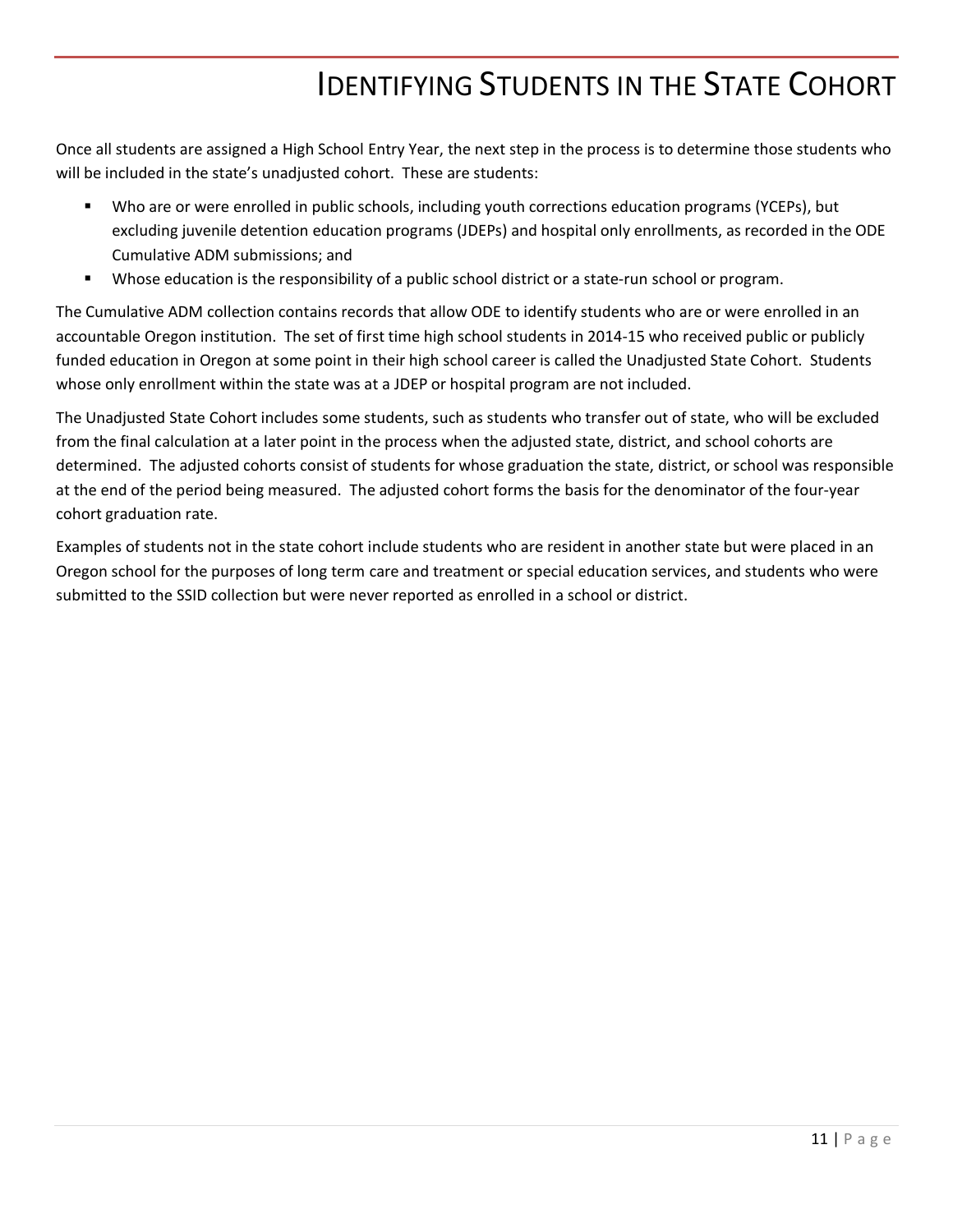# DETERMINING THE FINAL OUTCOME

<span id="page-15-0"></span>ODE will use available student data in the Cumulative ADM collection to determine a final outcome for each student. Possible final outcomes include, in order of precedence:

- Standard diploma
	- o Oregon Diploma (Regular High School Diploma Awarded)
	- o Oregon Diploma (Regular High School Diploma Awarded , continuing to Post Graduate Scholars)
	- o Oregon Diploma (Regular High School Diploma Earned, but not Awarded)
	- o Modified Diploma
- Removed from the cohort
	- o Deceased/Permanently Incapacitated
	- o Émigrés, including Honorary Diplomas
	- o Documented transfer to homeschooling
	- o Documented transfer to private school
	- o Documented transfer to a degree-granting school in another state
- Other completer:
	- o Adult High School Diploma
	- o Extended Diploma
	- o GED
- Non-dropout, non-completer
	- o Alternative Certificate
	- o Continuing Enrollment
- Dropout/non-continuing
	- o Students who completed a course of study leading to a high school diploma, but did not meet all diploma requirements
	- o Students who earned vocational certificates
	- o Students who are not attending for health or disciplinary reasons
	- o Students who dropped out
	- o Unconfirmed transfers
	- o Students whose status is unknown

#### <span id="page-15-1"></span>**HIERARCHY OF OUTCOMES**

Most students have multiple enrollment records, and many have multiple outcome records as well. For example:

- **A** student may have dropped out of one district, then reenrolled and graduated the following year.
- A student may have dropout records submitted by more than one district, or may have multiple dropout records within a district.
- A student may have multiple completer records, such as a modified diploma and an adult high school diploma, or one record indicating that they earned a high school diploma and a later record indicating that it was awarded.
- A student may have a dropout record in one district, but receive a modified diploma from another district.

When multiple outcomes exist, they must be [resolved into a single final outcome](https://district.ode.state.or.us/apps/info/docs/OutcomeRankDescriptions1718.pdf) or event for each student. When reviewing this ranking, please keep in mind the following: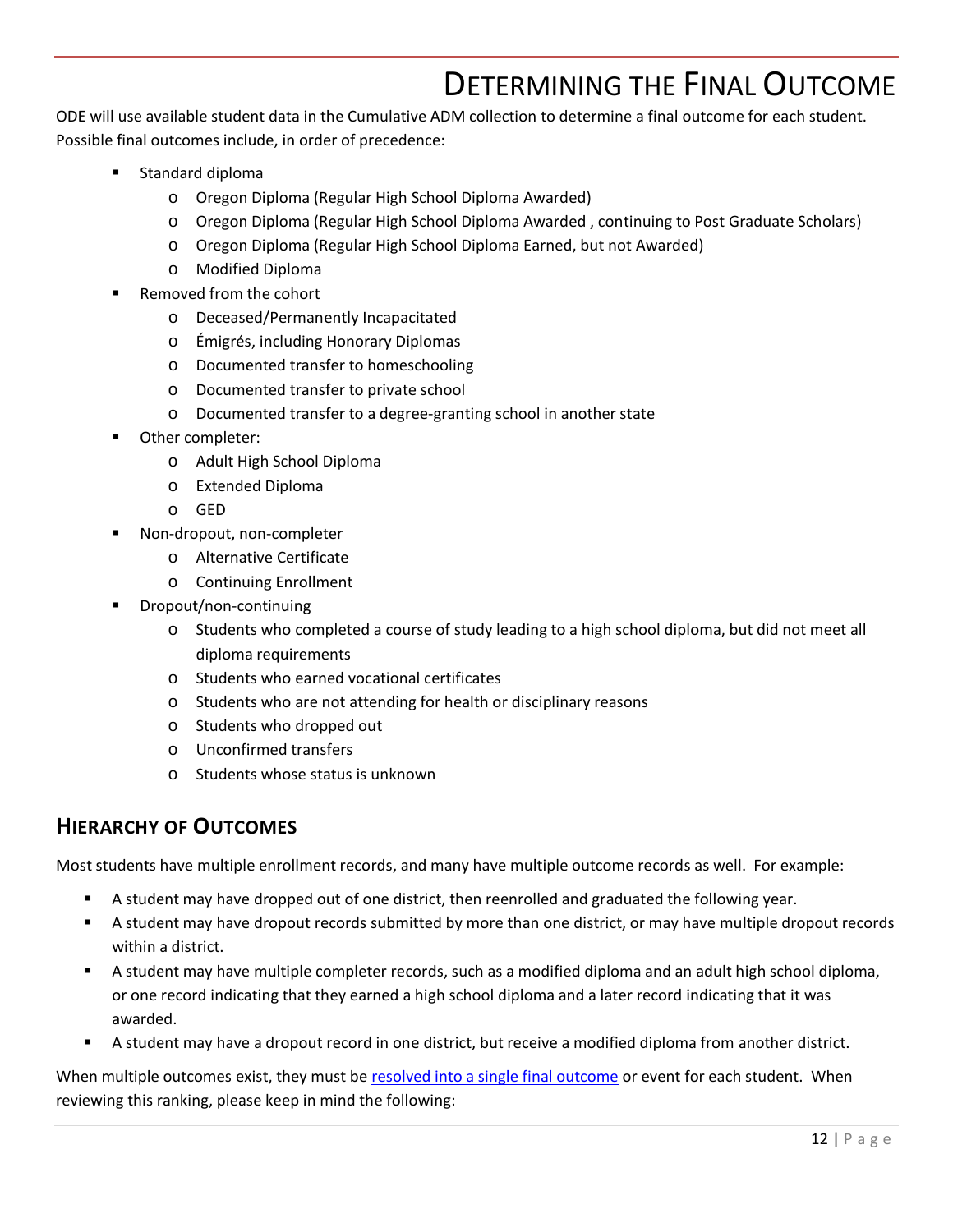- All students with outcomes other than "transfer out" or deceased are included in the adjusted state cohort and, hence, in the denominator of the state four-year cohort graduation and completion rates.
- Only those students whose outcome is a standard diploma are included in the numerator of the four-year cohort graduation rate.
- Students whose outcome is a regular, modified, extended, or adult diploma, and students whose outcome is a GED, are included in the numerator of the cohort completion rate.
- " "Dropout/non-continuing" is the lowest ranked outcome. The state definition of dropout [\(ORS 339.505\)](https://www.oregonlegislature.gov/bills_laws/ors/ors339.html) specifically excludes those students with the other listed outcomes from being counted as a dropout. Please note that not all students in this category are dropouts. **Oregon does not calculate a cohort dropout rate**.
- For students with multiple instances of a particular outcome (e.g., dropout, modified diploma), only the latest record shall be used.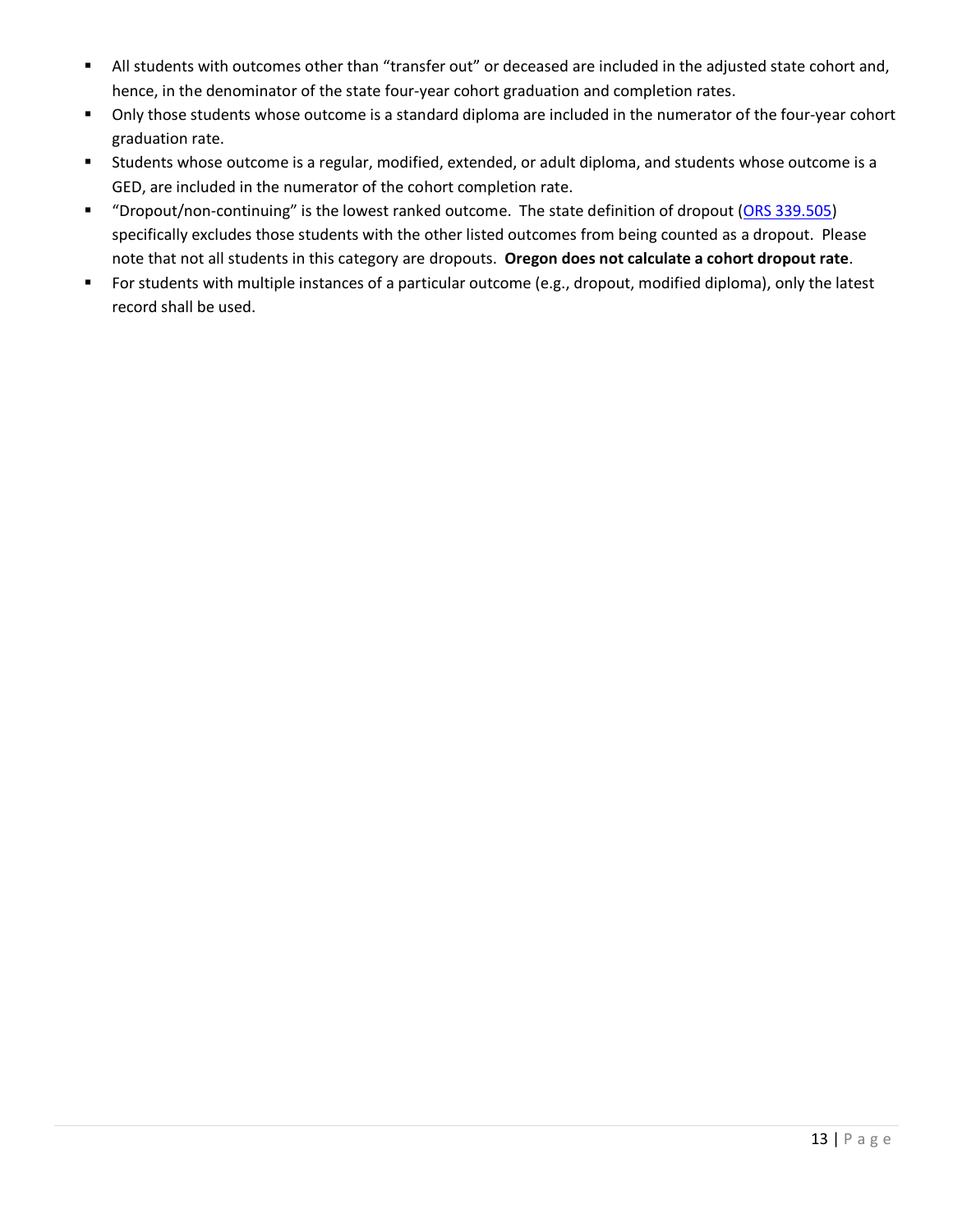# <span id="page-17-0"></span>**Examples of Outcome Determination**

Example 1: Maria has a dropout record for 2014-15 but subsequently enrolled in 2016-17 and continued enrollment into the fall of 2018-19. She will be reported as Continuing Enrollment.

Example 2: John received a modified diploma in 2016-17 (reported as 4A, diploma type 2) and continued his enrollment in 2017-18 but dropped out in April 2018 (reported as 6B). He will be reported as a graduate (Modified Diploma).

Example 3: Carrie received a modified diploma in 2016-17 but has enrolled in 2018-19 and is working toward a regular diploma. She will be reported as a graduate (Modified Diploma).

Example 4: Adam dropped out in 2013-14 but earned a GED in 2014-15. He will be reported as GED.

Example 5: Jeanine dropped out in 2014-15 but returned in the summer of 2017-18 and earned a regular diploma in August 2018. She will be reported as a graduate (Regular Diploma Awarded).

Example 6: Marco dropped out in 2014-15, earned a GED in 2015-16, but then died in June 2016. He will be reported as deceased and removed from the adjusted cohort.

Example 7: Carla received a regular diploma in 2016-17 and then moved to France with her family. She will be reported as a graduate (Regular Diploma Awarded).

Example 8: George received a modified diploma in 2016-17 and then moved to Canada in July 2017. He will be reported as a graduate (Modified Diploma).

Example 9: Fiona dropped out in 2015-16. Her district notifies ODE that she enrolled in a private school in 2017-18. She will be reported as a transfer out of the cohort and removed from the adjusted cohort.

Example 10: Carlos moved to Mexico in 2015-16. In 2016-17, he returned to school in Oregon and earned a Modified Diploma. He will be reported as a graduate (Modified Diploma).

Example 11: Joan earned a regular diploma in 2016-17 but remained enrolled for an additional year. In 2017-18, her diploma was awarded. She will be reported as a graduate (Regular Diploma Awarded).

Example 12: Leanne earned a regular diploma in 2017-18 but remained enrolled for an additional year to participate in a Post Graduate Scholars program. She will be reported as a graduate (Post Graduate Scholars).

See <https://district.ode.state.or.us/apps/info/docs/OutcomeRankDescriptions1718.pdf> for a complete list of outcomes and rankings for the 2017-18 rates.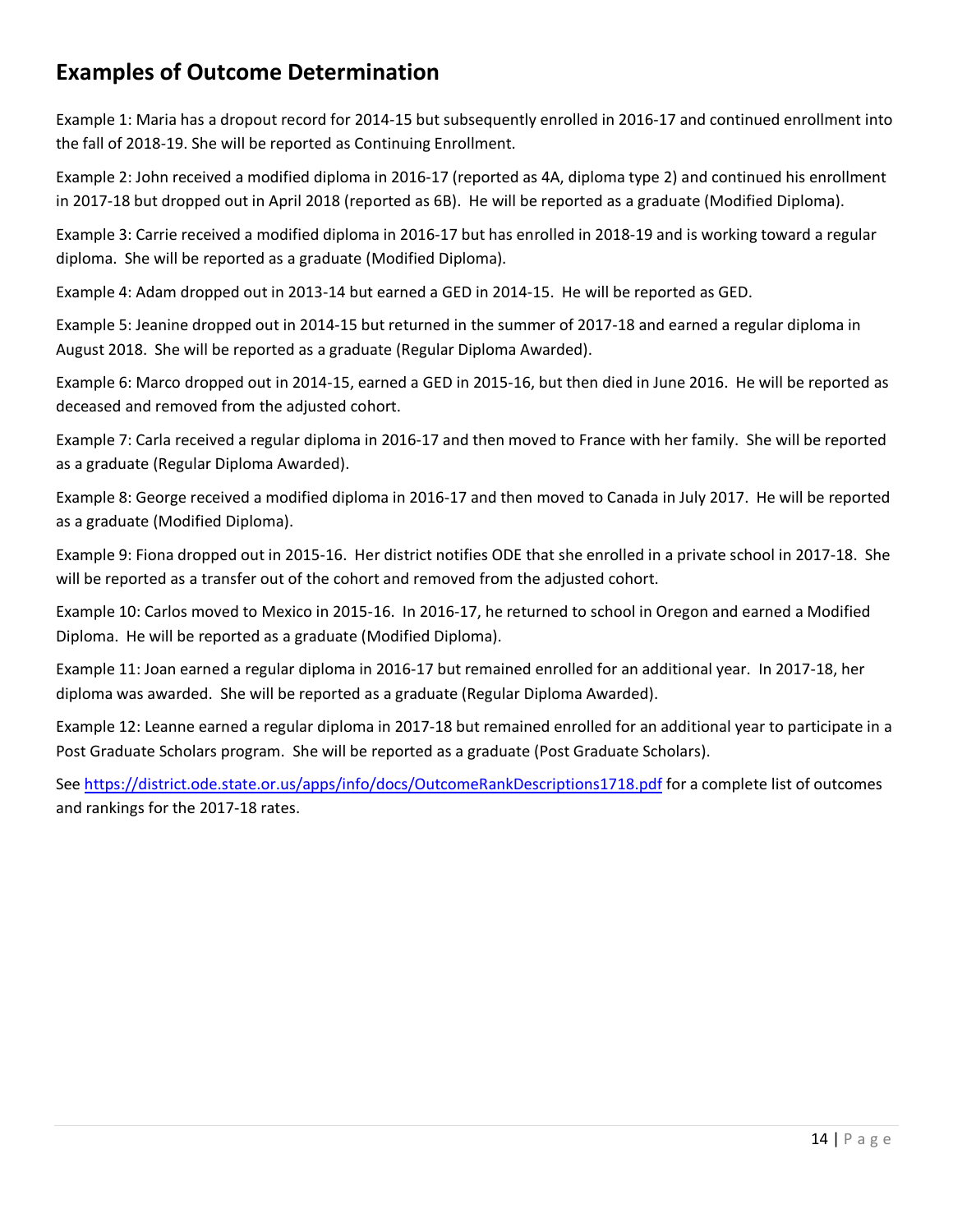# DETERMINING THE ACCOUNTABLE DISTRICT AND SCHOOL

<span id="page-18-0"></span>The four-year cohort graduation and completion rates will be determined for every high school that provides a program of study that leads to the awarding of a high school diploma. This section describes the process by which ODE determines diploma-granting institutions and how ODE assigns high school students to districts and schools for the purpose of computing the cohort rates.

See page [24](#page-27-1) for more information on institution types.

### <span id="page-18-1"></span>**"DIPLOMA-GRANTING" HIGH SCHOOLS**

By state statute [\(ORS 329.451\)](https://www.oregonlegislature.gov/bills_laws/ors/ors329.html), school districts and State Board of Education sponsored charter schools award diplomas. Individual schools do not award diplomas. However, the four-year cohort graduation rate must be computed for individual schools.

School districts may operate several kinds of institutions that serve students in grade 12, but some of these institutions do not provide educational programs that culminate in the awarding of a high school diploma. ODE will determine a graduation rate for all schools serving students in grade 12 that have instructional programs leading to the completion of a high school diploma. For the purpose of this manual, these schools will be called "Diploma-Granting Schools." They must meet the requirements below:

- Public School serving grade 12;
- District, ODE, or State administered;
- Regular, Alternative, and/or Charter.

This includes:

- Regular or Alternative High Schools administered by a district;
- Public charter schools serving grade 12; and
- Youth Corrections Education Program (YCEP) Schools.

These are also the schools serving grade 12 that receive School Report Cards and AMO reports.

Institutions that do not offer instruction leading to a high school diploma cannot be the school of record for a student. Students whose final outcome occurs while attending an institution that is not diploma granting are "rolled back" to the last diploma-granting school at which they were resident, in most cases (see page [19](#page-21-2) for exceptions).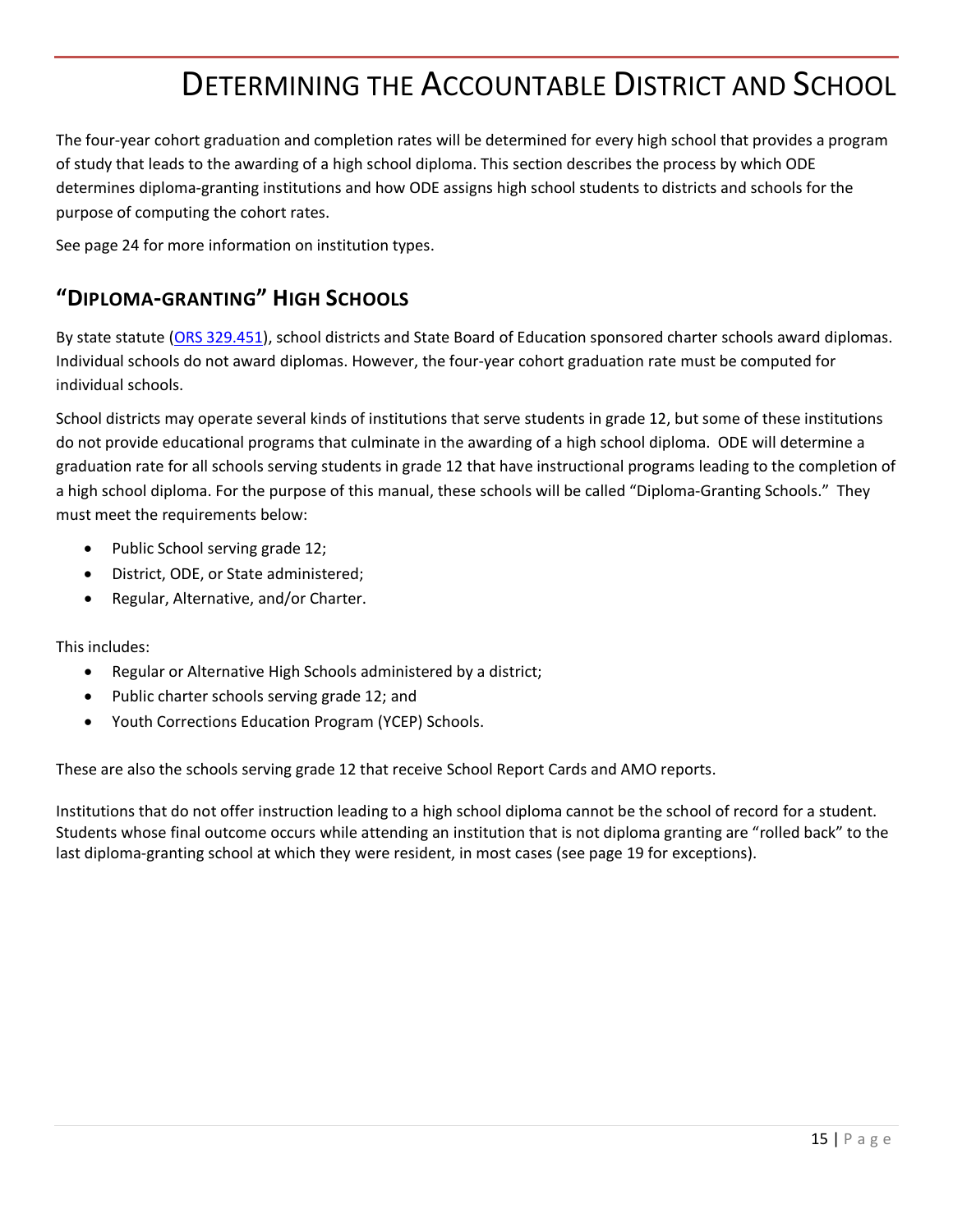### <span id="page-19-0"></span>**DETERMINING ACCOUNTABILITY FOR STUDENTS**

By state statute, a student's resident district is the entity responsible for that student's education (See [ORS 339.115](https://www.oregonlegislature.gov/bills_laws/ors/ors339.html) and [ORS 339.133\)](https://www.oregonlegislature.gov/bills_laws/ors/ors339.html). As such, accountability for graduation falls on the resident district and school, not the attending district or school. In general, students are accountable to the last degree-granting district and school that enrolled them, or to the district and school that awarded their diploma, although there are exceptions.

#### <span id="page-19-1"></span>**Last Enrolled Degree-Granting District and School**

A student's last enrolled degree-granting district is the resident district on the most recent of the student's records that reflect residency in a degree-granting district, within the school years being measured. Typically, this is the resident district of the student's last record, except in specific cases.

A student's last enrolled degree-granting school is the one at which the student was most recently enrolled (resident) during their last continuous period of enrollment within their last enrolled degree-granting district (as set above).

Certain students may be reported in a district's cohort, and attend an institution in the district, but not be reported in the cohort for any school within the district. This includes students whose last enrollment was in the district, but who were never resident at a diploma-granting school within the district during their last continuous period of enrollment within the district. This also includes students whose only high school enrollment within the district was at a district program.

**Examples** (green cells are the last-enrolled degree-granting district and school):

| <b>Resident</b><br><b>District</b> | <b>Resident School</b>          | <b>Enrollment Begins</b> | <b>Enrollment Ends</b> |
|------------------------------------|---------------------------------|--------------------------|------------------------|
| Alpha District                     | Elizabeth Blackwell High School | September 2014           | June 2018              |

This student was enrolled in the same school for their entire high school enrollment. This school is their last-enrolled degree-granting school.

| <b>Resident</b>      | <b>Resident School</b>          | <b>Enrollment Begins</b> | <b>Enrollment Ends</b> |
|----------------------|---------------------------------|--------------------------|------------------------|
| <b>District</b>      |                                 |                          |                        |
| Alpha District       | Elizabeth Blackwell High School | September 2014           | June 2015              |
| <b>Beta District</b> | Shirley Chisholm Charter School | September 2015           | June 2017              |
| Alpha District       | Sacagawea Secondary School      | January 2018             | June 2018              |

This student enrolled in a new school during the 17-18 school year. Because the new enrollment occurred during the period being reported on, the new school becomes the last enrolled degree-granting school.

| <b>Resident</b> | <b>Resident School</b>                 | <b>Enrollment Begins</b> | <b>Enrollment Ends</b> |
|-----------------|----------------------------------------|--------------------------|------------------------|
| <b>District</b> |                                        |                          |                        |
| Alpha District  | <b>Elizabeth Blackwell High School</b> | September 2014           | June 2018              |
| Alpha District  | Sacagawea Secondary School             | September 2018           | $- -$                  |

This student enrolled in a new school within the same resident district after the beginning of the 18-19 school year. Because the new enrollment did not occur until after the period being reported on was ended, the last enrolled degreegranting school is Elizabeth Blackwell High School.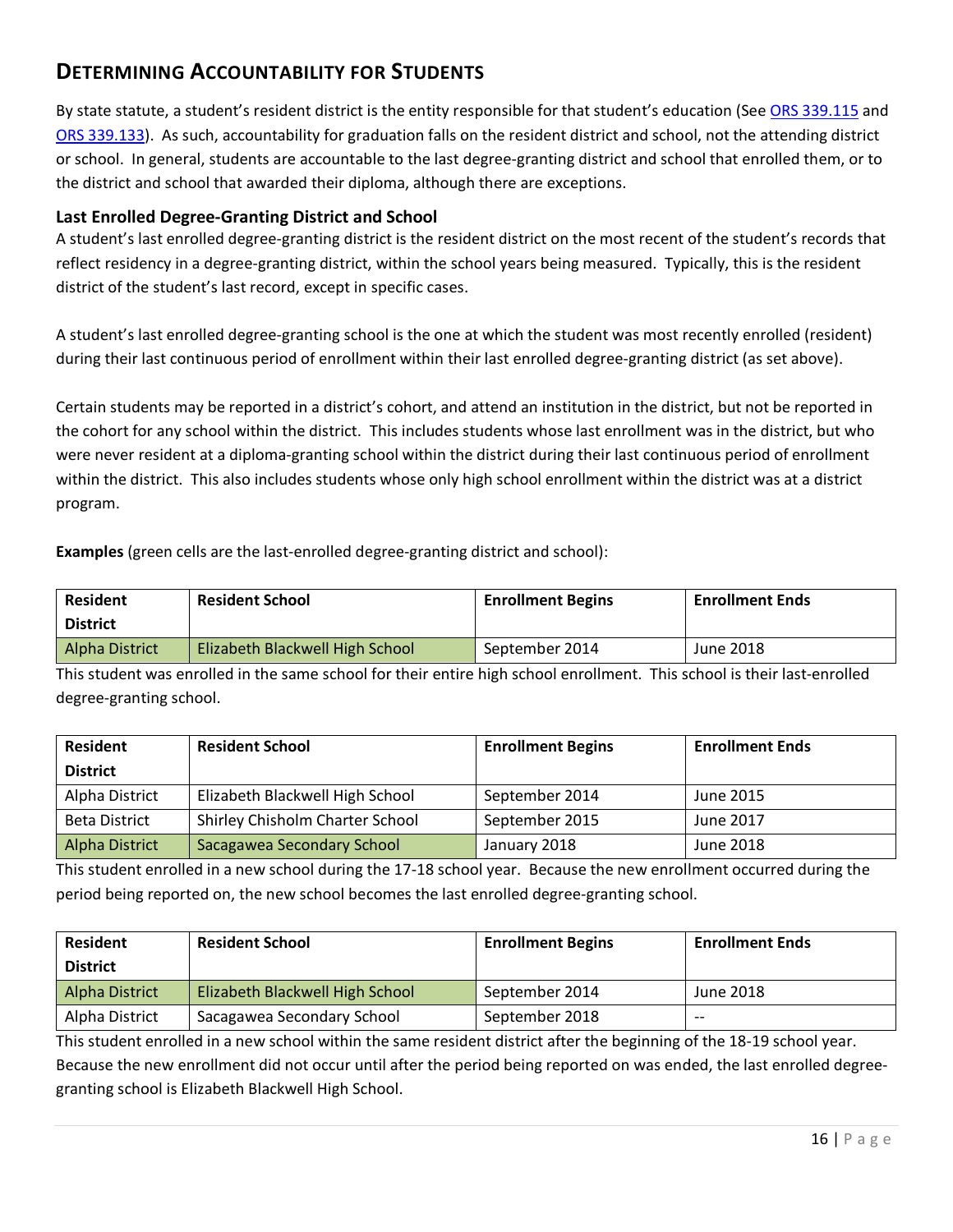| <b>Resident</b> | <b>Resident School</b>          | <b>Enrollment Begins</b> | <b>Enrollment Ends</b> |
|-----------------|---------------------------------|--------------------------|------------------------|
| <b>District</b> |                                 |                          |                        |
| Alpha District  | Elizabeth Blackwell High School | September 2014           | December 2016          |
| Alpha District  | Alpha District <sup>1</sup>     | January 2017             | September 2017         |

This student began their enrollment at a high school and then transferred to a degree-granting program within the same district. The last-enrolled degree-granting school remains Elizabeth Blackwell High School.

| <b>Resident</b>      | <b>Resident School</b>              | <b>Enrollment Begins</b> | <b>Enrollment Ends</b> |
|----------------------|-------------------------------------|--------------------------|------------------------|
| <b>District</b>      |                                     |                          |                        |
| Alpha District       | Elizabeth Blackwell High School     | September 2014           | December 2015          |
| Alpha District       | Alpha District                      | January 2016             | September 2017         |
| <b>Beta District</b> | Frances Perkins Preparatory Academy | October 2017             | January 2018           |
| Alpha District       | Alpha District                      | February 2018            | June 2018              |

This student began their enrollment at a high school and then transferred to a degree-granting program within the same district. Although they were once enrolled in a degree-granting high school within Alpha District, it was not during their last continuous enrollment with Alpha District, so they will not be accountable to Elizabeth Blackwell High School.

| <b>Resident</b>       | <b>Resident School</b>          | <b>Enrollment Begins</b> | <b>Enrollment Ends</b> |
|-----------------------|---------------------------------|--------------------------|------------------------|
| <b>District</b>       |                                 |                          |                        |
| Alpha District        | Elizabeth Blackwell High School | September 2014           | June 2016              |
| ODE LTCT <sup>2</sup> | Victoria Woodhull Care Center   | September 2016           | June 2018              |

Because ODE LTCT is not a degree-granting district, the last-enrolled degree granting institution remains Elizabeth Blackwell High School.

 $\overline{a}$ 

<span id="page-20-0"></span> $1$  This reporting indicates that the student was enrolled in a district-run public program. ODE does not currently identify most programs as separate institutions for the purposes of reporting.

<span id="page-20-1"></span><sup>&</sup>lt;sup>2</sup> Students who are attending ODE-contracted Long-term Care and Treatment Centers use this as their resident district.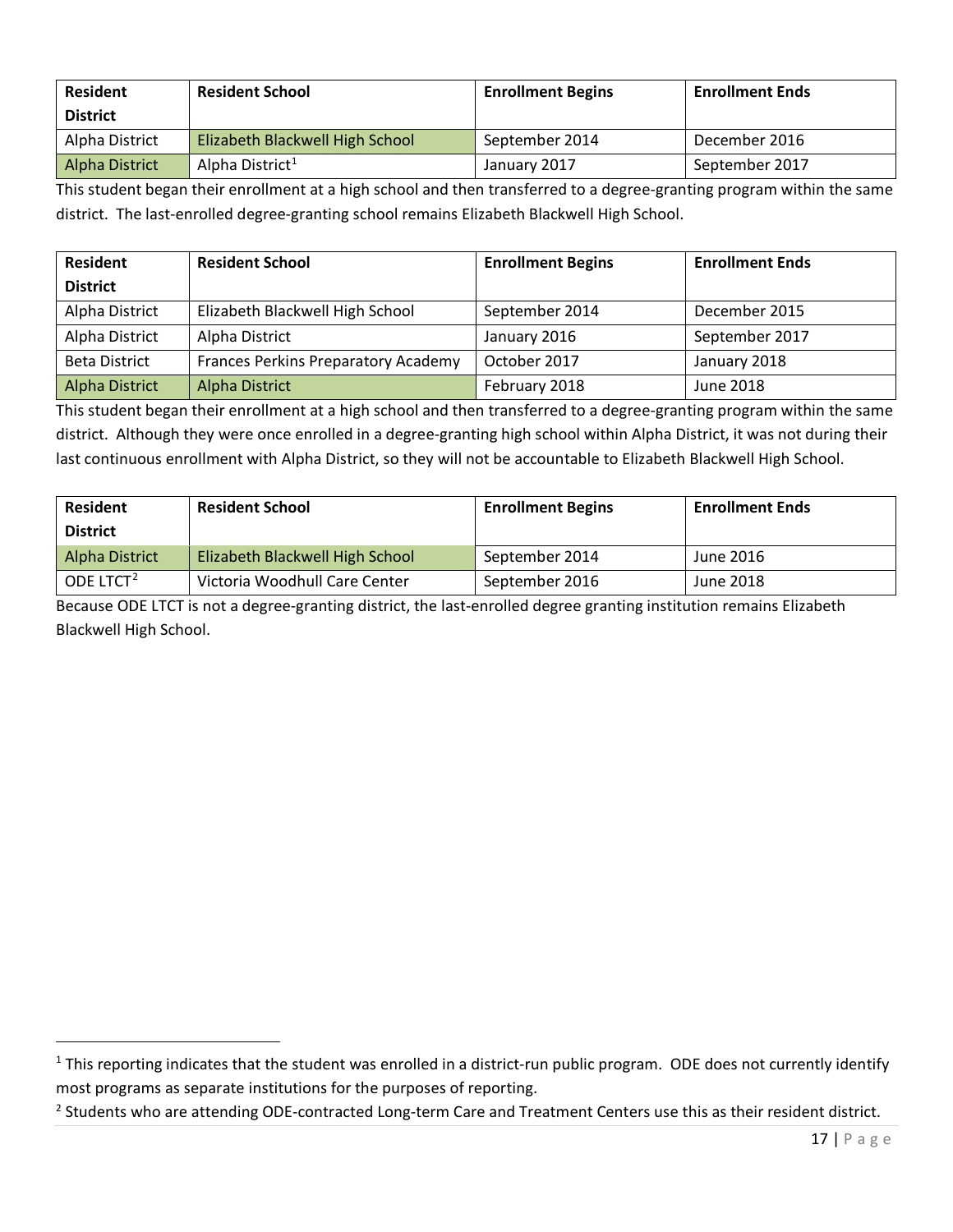#### <span id="page-21-0"></span>**Outcome District and School**

A student's outcome district and school are the resident district and school on the record with the highest-ranked outcome for that student (see page [12](#page-15-1) for more information on outcome determinations).

**Examples** (blue cells are the outcome district and school):

| Resident District   Resident School |                                 | <b>Outcome Date</b> | <b>Outcome Type</b>     |
|-------------------------------------|---------------------------------|---------------------|-------------------------|
| l Gamma District                    | Sandra Day O'Connor High School | June 2018           | Regular Diploma Awarded |

*Awarded Regular Diplomas* are the highest possible outcome. The institutions on a record indicating the award of a regular diploma are always the outcome institutions.

| <b>Resident District</b> | <b>Resident School</b>          | <b>Outcome Date</b> | <b>Outcome Type</b>          |
|--------------------------|---------------------------------|---------------------|------------------------------|
| <b>Gamma District</b>    | Sandra Day O'Connor High School | June 2018           | Regular Diploma Earned       |
| Gamma District           | Sally Ride Academy              | September 2018      | <b>Continuing Enrollment</b> |

*Regular Diploma Earned* is a higher outcome than *Continuing Enrollment*.

| <b>Resident District</b> | Resident School                | <b>Outcome Date</b> | Outcome Type            |
|--------------------------|--------------------------------|---------------------|-------------------------|
| Gamma District           | Madeleine Albright High School | June 2017           | GED Awarded             |
| <b>Gamma District</b>    | Madeleine Albright High School | June 2018           | Regular Diploma Awarded |

*Regular Diploma Awarded* is a higher-ranked outcome than *GED Awarded*. Since both outcomes occurred during the period being reported on, the higher-ranked one is selected.

| <b>Resident District</b> | Resident School                | <b>Outcome Date</b> | <b>Outcome Type</b>   |
|--------------------------|--------------------------------|---------------------|-----------------------|
| Gamma District           | Madeleine Albright High School | June 2017           | Dropout/Non-Completer |
| Delta District           | Arabella Mansfield High School | June 2018           | Dropout/Non-Completer |

In the event that there are two outcomes of the same type, and both outcomes occurred during the period being reported on, the later one is selected.

#### <span id="page-21-1"></span>**Choosing between the Outcome Institution and the Last Enrolled Degree-Granting Institution**

ODE uses the student's final outcome, as determined in the previous section, to choose their accountable institutions. Note that the process is more complex than displayed here, in the event that one or more of the student's associated institutions is no longer an option (e.g. closed, not a high school, changed parent district, etc.).

<span id="page-21-2"></span>Students who earned a standard high school diploma will be accountable to their outcome district and to the last high school they were enrolled in within that district. Students with all other outcomes will be accountable to their last enrolled degree-granting school and district. In the event that a student's last enrolled degree-granting school has changed parent districts, the student will be accountable to the current parent district of their last enrolled degreegranting school.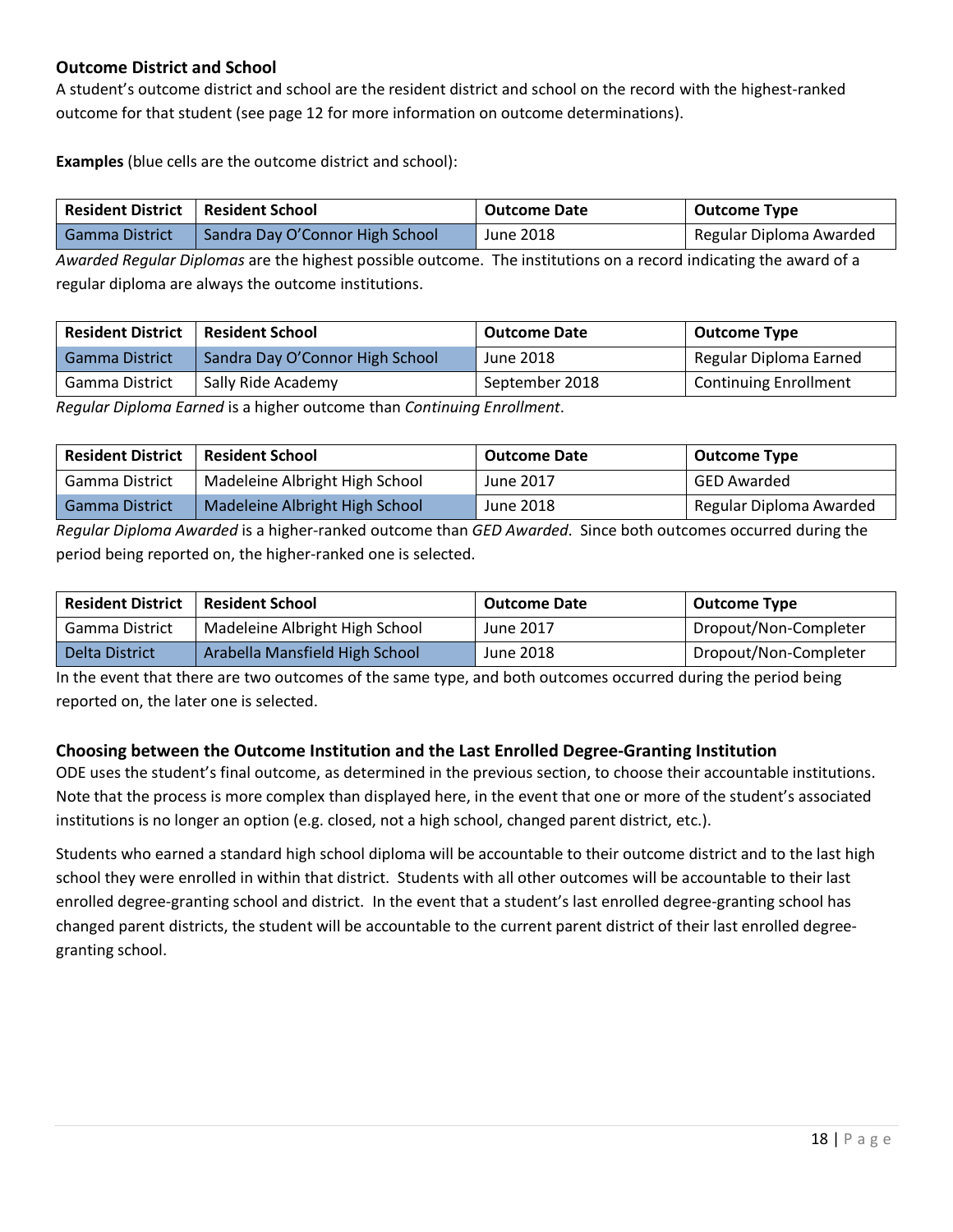#### <span id="page-22-0"></span>**Special Circumstances**

 $\overline{a}$ 

**Students who were never a resident in a diploma-granting district**: ODE attempts to connect these students with their last degree-granting institution wherever possible, but some students have never been reported as resident in a degreegranting district or school. These students are accountable to the State of Oregon and remain included in the State's cohort graduation rate, but are not part of any district's cohort.

**Students who are "unconfirmed transfers":** These are students who were enrolled in an Oregon public school district and transferred to another Oregon public school district but never enrolled in their new district within the cohort timeframe. These students are accountable to the State of Oregon and remain included in the State's cohort graduation rate, but are not part of any district's cohort. If a student is an unconfirmed transfer and then receives a GED, this student will still be accountable to the State. To be considered an "unconfirmed transfer," the student's prior school district must have documentation of their transfer to another Oregon school district (for example, a records request or parental notification). Refer to the [Cumulative ADM Manual](http://www.ode.state.or.us/go/cumADMManual) section on documentation requirements ("Documentation Requirements to Remove Students from the Cohort"), for more information on documentation requirements.<sup>[3](#page-22-1)</sup>

**Students who previously earned a regular diploma:** The accountable district and school for these students will always be the resident school or district on the first report of the diploma being earned, which may not be the same as either the last enrolled or the outcome school.

**Students who are enrolled in a private school or program**: When these students' enrollment is being paid for with public funds, because they have been placed in the private institution by a public agency, they may be included in their resident district's cohort, even though the most recent enrollment by the student is not in one of the district's public schools or programs.

**Students who are enrolled in a juvenile detention education program (JDEP):** When these students have prior enrollment with a degree-granting district, they are included in the cohort of that district. If the student's only enrollment was with JDEP, they are not included in the state's cohort or in any district's cohort.

**Students whose accountable school has closed:** Students who would be accountable to a closed institution are included only in the cohort of their accountable district and not in any school's cohort.

**Students whose accountable school has changed districts:** In some cases, charter schools may change sponsoring districts but retain their institution ID. In this case, all of a charter school's accountable students move with the school and are accountable to the current sponsoring district as of the end of the period being measured, even if the students left the charter school prior to the move.

<span id="page-22-1"></span><sup>&</sup>lt;sup>3</sup> Districts should always submit the correct end date code based on the documentation they have. If an error is found in the reporting that does not affect the district's outcome, it may still affect the State's outcome and should be corrected. For example, if a student is reported with a 2A ADM end date code (transferred to another Oregon district) but the student actually left the country, this change will not affect the district's total graduation rate, but it will affect the State's total graduation rate. Districts should make appropriate efforts to correct these errors.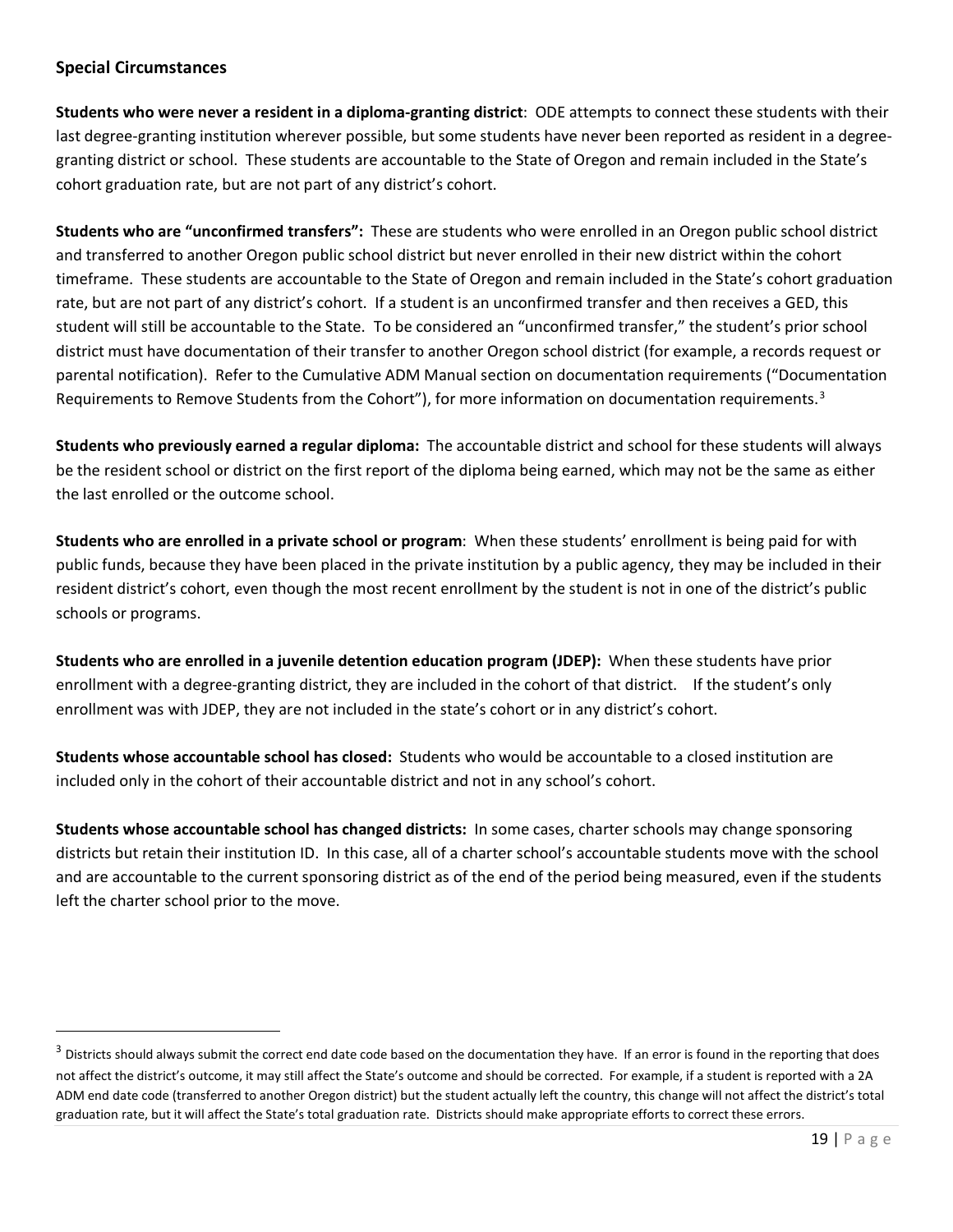# DETERMINING STUDENT GROUP MEMBERSHIP

### <span id="page-23-1"></span><span id="page-23-0"></span>**GENDER AND RACE/ETHNICITY**

A student's gender and race/ethnicity is determined based on the information reported on the record with the student's highest-ranked outcome. If the student's highest-ranked outcome was based on a district update rather than a collection record, the information is taken from the student's most recent record in Cumulative ADM, within the school years being measured.

#### **Historically Underserved Race/Ethnicity (USETH)**

Students are included in this student group if their race/ethnicity is Black/African American, Hispanic/Latino, American Indian/Alaska Native, or Native Hawaiian/Pacific Islander.

### <span id="page-23-2"></span>**STUDENTS WITH DISABILITIES (SWD)**

Students are included in the SWD student group if any district reported them as receiving special education services at any point during the school years being measured.

### <span id="page-23-3"></span>**ECONOMICALLY DISADVANTAGED (ECD)**

Students are included in the ECD student group if any district reported them as being eligible for free or reduced lunch in the spring membership extract at any point during the school years being measured.

### <span id="page-23-4"></span>**TALENTED AND GIFTED (TAG)**

Students are included in the TAG student group if they were reported with any of the TAG flags (Intellectually Gifted, Academically Talented in Math, Academically Talented in Reading, Creative Ability TAG, Leadership Ability TAG, Performing Arts Ability TAG, and/or Potentially TAG) in the spring membership extract at any point during the school years being measured.

### <span id="page-23-5"></span>**ENGLISH LEARNERS (EL)**

Previously labeled English Learners and Ever English Learners, the data labels and logic changed for 2017-18 data to show the following:

- English Learners, Anytime in High School: This designates students who were a current English Learner anytime while they were in high school.
- Former English Learners, Exited Prior to High School: This designates students who were English Learners and exited prior to starting High School, without returning to an English Learning status again while in High School.
- Never English Learners: This designates students who were never reported as an English Learner.

Students are included in the English Learners student groups if any district reported them as receiving or being eligible for English Learner services in the ESEA Title III: English Learner collection.

# <span id="page-23-6"></span>**MIGRANT (MGRNT)**

<span id="page-23-7"></span>Students are included in the migrant student group if they were reported in Oregon's Migrant Student Information System (OMSIS) at any point during the school years being measured.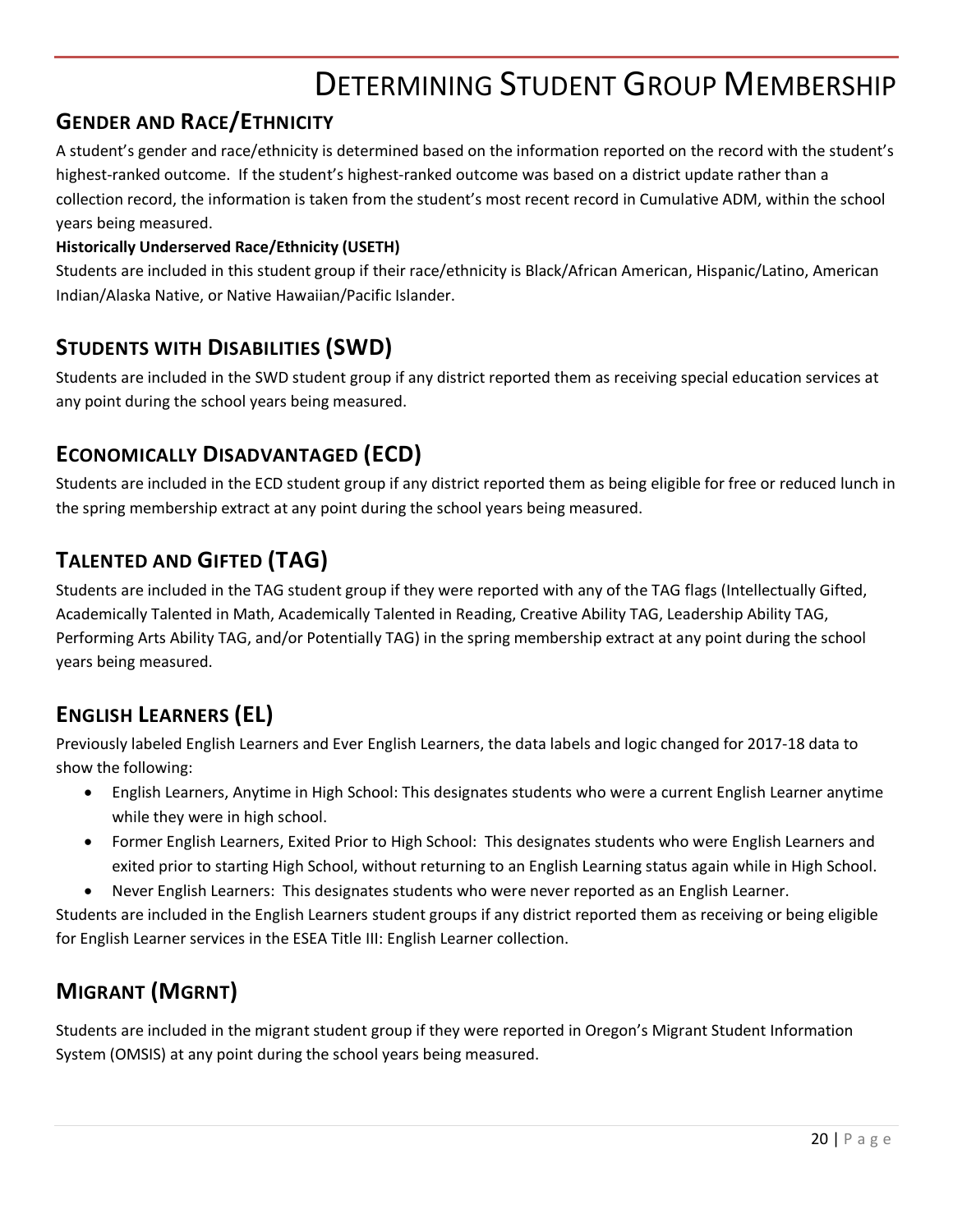# **HOMELESS (HMLSS)**

Students are included in the homeless student group if they were reported in the Title X/McKinney-Vento collection at any point during the years being measured.

# <span id="page-24-0"></span>**COMBINED DISADVANTAGED (CDIS)**

Students are included in this student group if they are members of at least one of the following student groups: Historically Underserved Race/Ethnicity, Students with Disabilities, Economically Disadvantaged Students, or Limited English Proficient/Current English Learners.

## <span id="page-24-1"></span>**CAREER AND TECHNICAL EDUCATION PARTICIPANTS (CTEPARTIC)**

Students are included in this student group if they were reported as a CTE Participant in any year from 2008-09 to 2017- 18. See<http://www.oregon.gov/ode/learning-options/CTE/data/Pages/default.aspx> for the definition of Participant.

## <span id="page-24-2"></span>**CAREER AND TECHNICAL EDUCATION CONCENTRATORS (CTECONC)**

Students are included in this student group if they were reported as a CTE Concentrator in any year from 2008-09 to 2017-18. See<http://www.oregon.gov/ode/learning-options/CTE/data/Pages/default.aspx> for the definition of Concentrator.

See pag[e 26](#page-29-1) for more information on data sources used for the cohort rate calculations.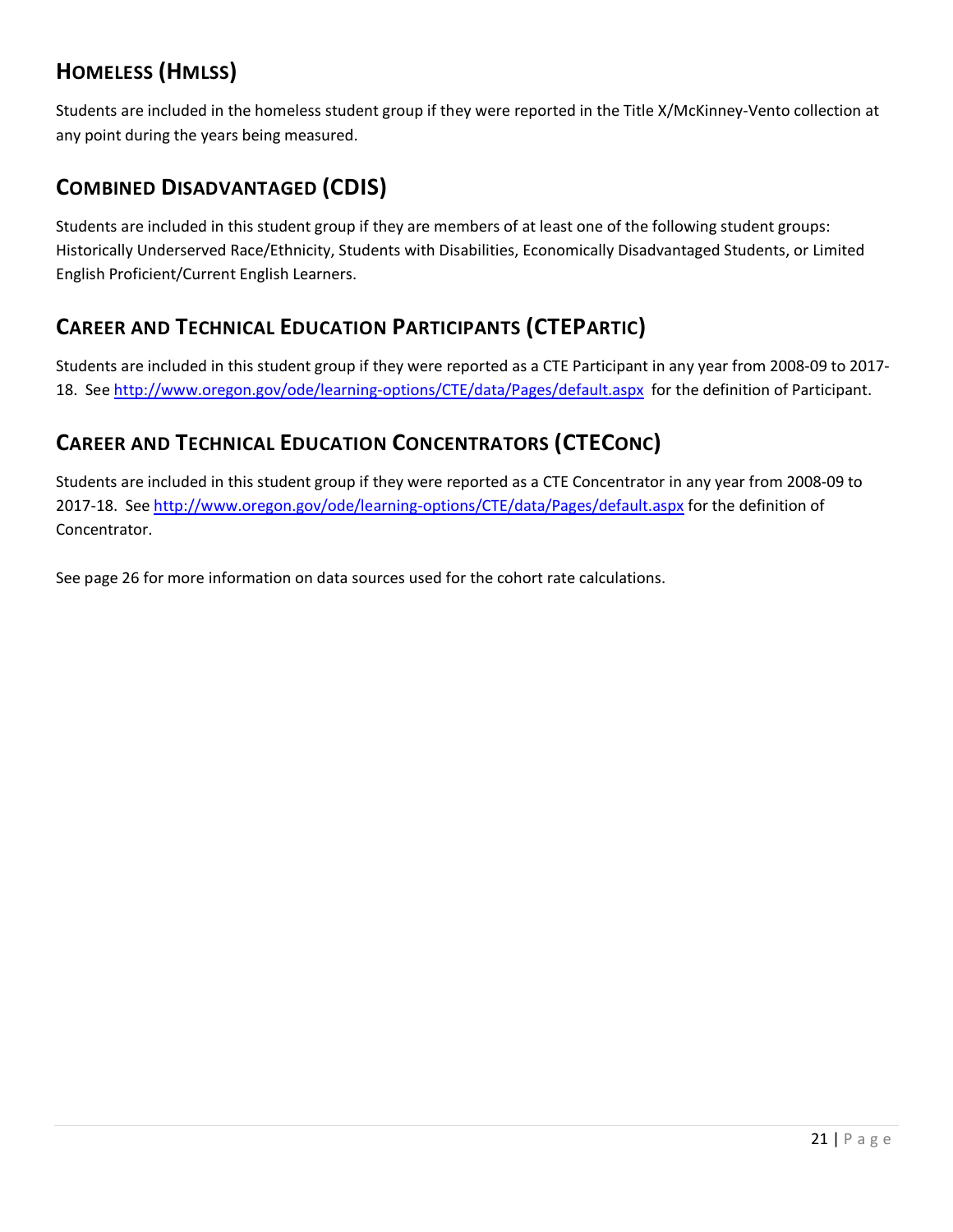# APPEALING COHORT GRADUATION RATES

<span id="page-25-0"></span>**All appeals for cohort graduation rates should be submitted during the validation window**. If your data can be corrected by making edits or additions to Cumulative ADM records from 2017-18 or 2018-19, you should make those edits, rather than submitting an appeal.

If the basis of your appeal is that an outcome occurring prior to 2017-18 was not appropriately reported in the Cumulative ADM collection, you should add those outcomes to the 2017-18 collection using a [Program Type 14 record.](https://district.ode.state.or.us/wma/training/docs/cumadmprog14guidance.pdf)  Be sure that the record you are submitting has accurate dates associated with it.

If you are not sure how to correct the issue you have identified, or know that the issue cannot be corrected by any of the methods listed above, please use the "Ask a Question" feature to contact the validation's data owner and explain the issue. When using "Ask a Question," please **be sure to include the SSIDs** of any students involved and as many specifics about their outcome as is possible without disclosing personally identifiable information (e.g. the student's name).

If you need to submit personally identifiable information with your appeal, use the "Ask a Question" button to provide a summary of the situation, and submit the remainder of the appeal by **Secure File Transfer**.



When you finish entering your question or appeal, click the "Submit" button at the bottom of the window. This will generate an email to the data owner, a shared validation inbox, and the email address we have on file for you. If you do not receive a copy of your question/appeal within an hour (remember to check your spam folder), then your question did not go through or the email address you have provided to ODE is incorrect. You should try again or contact the data owner directly.



Example Grounds for Appeal:

- Student group data were reported incorrectly in another collection and/or a previous year. See page [26](#page-29-1) for more information on data sources used for the cohort rate calculations.
- A credential was reported in a previous year, but no credential was actually earned.
- The student was reported as earning a GED based on matching to data from another agency, but no GED was awarded.
- The student has not earned a high school diploma, but is currently pursuing a bachelor's degree or higher credential.

If you have a student with other unusual circumstances that you believe merits an appeal, please submit one.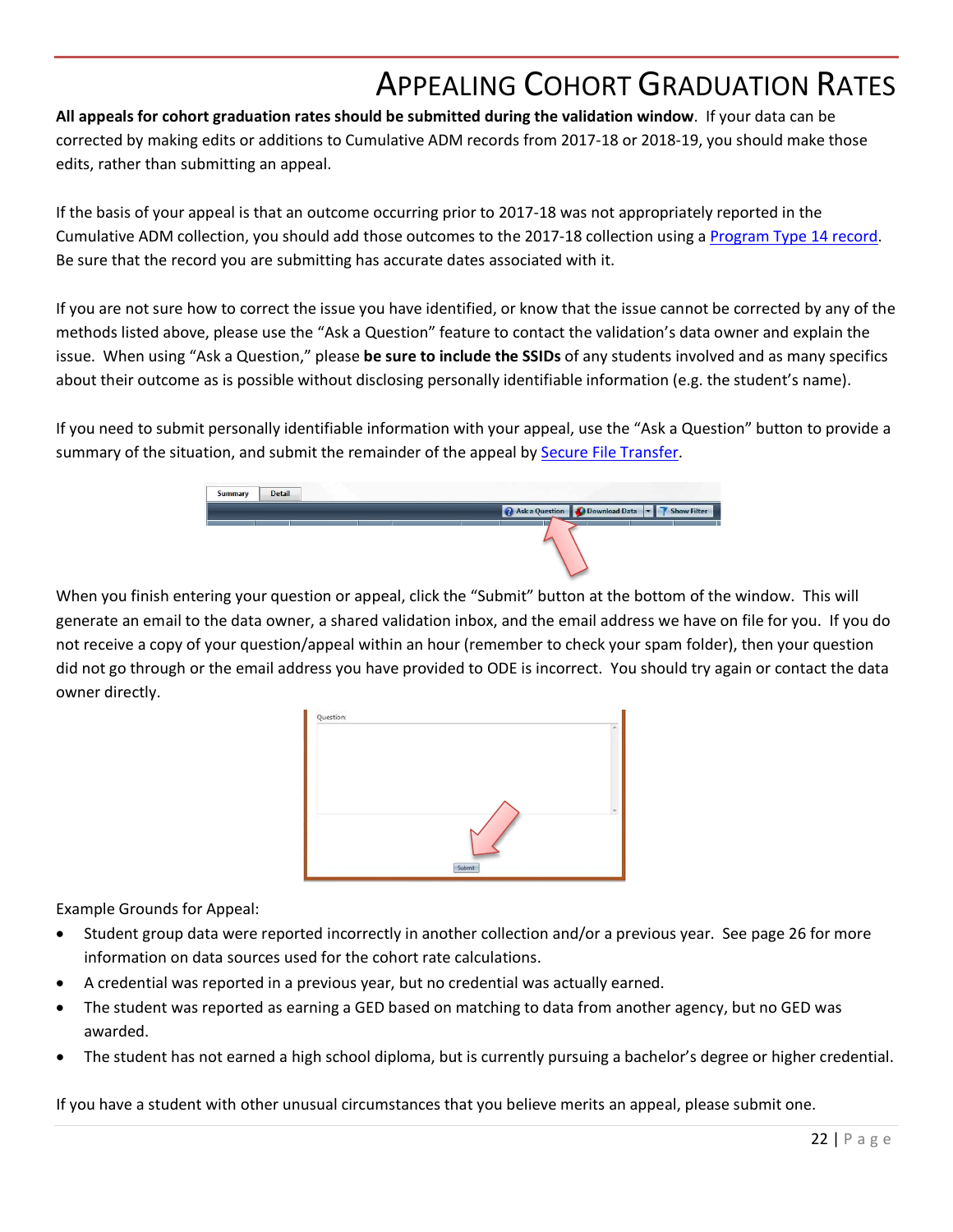# **DEFINITIONS**

#### <span id="page-26-1"></span><span id="page-26-0"></span>**COHORT TERMINOLOGY**

**Adjusted Cohort** – The cohort (see below), adjusted for students who transfer in, transfer out, emigrate, or are deceased.

**First-time High School Student in 2014-15** – A student whose first enrollment in a high school grade anywhere in the United States or elsewhere was during the 2014-15 school year. The student's enrollment in school years 2013-14 and earlier must be at elementary grades (see page [24\)](#page-27-2) only. For most students this is the school year in which they enrolled in ninth grade for the first time. However, it also includes students who were enrolled in grade 8 or lower in 2013-14 and were enrolled in grade 10 or higher in 2014-15.

**High School Entry Year** – The first school year in which the student first attended any high school grade in the United States or elsewhere. For most students this is their first year as a ninth grader. Also referred to as "Cohort Year."

**Transfer In** – For the 2014-15 cohort, a student who is a member of the adjusted cohort and who transferred into the school or district after the beginning of the 2014-15 school year, but before the end of the 2017-18 school year. Students who transferred in to a school for the first time in the 2018-19 school year will not be included in that school's cohort for the 2017-18 rates.

**Unadjusted State Cohort** – For the 2014-15 cohort, this includes all students who were enrolled in a public school in Oregon at some point during the period 2014-15 to 2017-18 and who were first-time high school students in 2014-15.

#### <span id="page-26-2"></span>**CREDENTIALS**

**Adult High School Diploma** – An Adult High School Diploma is one that meets or exceeds the requirements of [OAR](http://arcweb.sos.state.or.us/pages/rules/oars_500/oar_589/589_007.html)  [589-007-0600.](http://arcweb.sos.state.or.us/pages/rules/oars_500/oar_589/589_007.html) Only a community college is authorized to issue an Adult High School Diploma. This credential is included as a completer in the cohort completion rate, but is not included as a graduate in the cohort graduation rate.

**Alternative Certificate** – As defined in [OAR 581-022-2020,](http://arcweb.sos.state.or.us/pages/rules/oars_500/oar_581/581_022.html) this is a credential that may be awarded to students who do not satisfy the requirements for a regular, modified, or extended diploma. Requirements for this award are determined at the district level. Students who earn this credential are not considered completers for the purposes of the cohort completion rate or graduates for the purposes of the cohort graduation rate.

**Extended Diploma** – As defined in [ORS 329.451,](https://www.oregonlegislature.gov/bills_laws/ors/ors329.html) an extended diploma may be earned by students who have demonstrated the inability to meet the full set of academic content standards even with reasonable accommodations. The requirements for this diploma are specified i[n OAR 581-022-2015.](http://arcweb.sos.state.or.us/pages/rules/oars_500/oar_581/581_022.html) This credential is included as a completer in the cohort completion rate, but is not included as a graduate in the cohort graduation rate.

**GED** – The award earned upon passing the General Educational Development tests. These are standardized tests designed to measure the skills and knowledge students normally acquire by the end of high school. Students are typically awarded these through community colleges. This credential is included as a completer in the cohort completion rate, but is not included as a graduate in the cohort graduation rate.

**Standard Diploma** – A diploma earned when the student has fulfilled all school district and state requirements as described in [ORS 329.451.](https://www.oregonlegislature.gov/bills_laws/ors/ors329.html) Oregon law requires districts to offer two standard diplomas. Both diplomas count as "Graduates" for the purposes of the cohort graduation rate, beginning with the 2014-15 rates.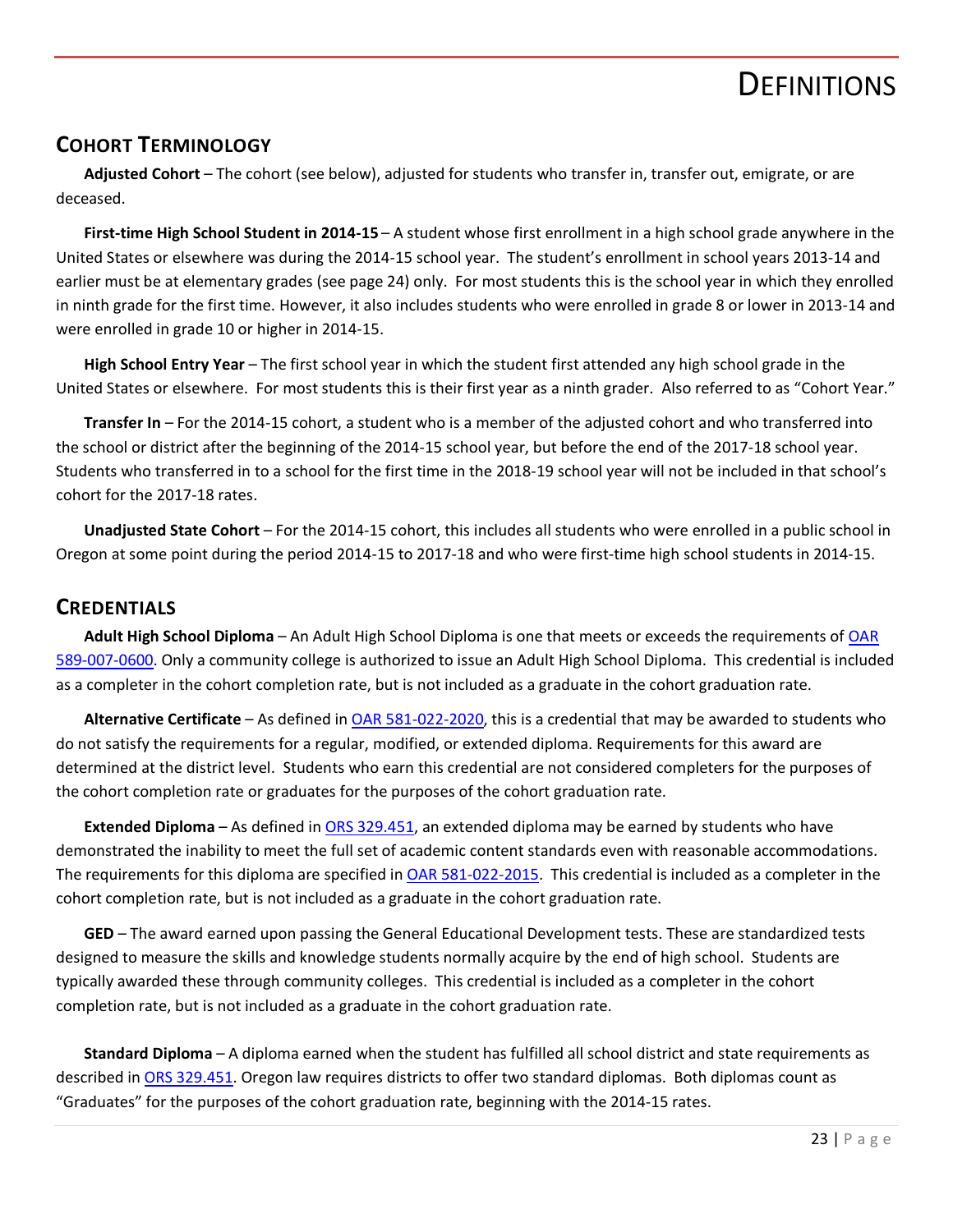- **Oregon Diploma Awarded** Also referred to as the Regular High School Diploma, this is the diploma described in [OAR 581-022-2000.](https://secure.sos.state.or.us/oard/viewSingleRule.action?ruleVrsnRsn=246705)
- **Post Graduate Scholar** The student has been awarded an Oregon diploma, but has elected to remain enrolled to participate in [a Post Graduate Scholar](http://www.oregon.gov/ode/students-and-family/Pages/Post-Graduate-Scholar-Programs.aspx) program.
- **Oregon Diploma Earned (not Awarded)**  The student has met all state and local requirements for an Oregon diploma, but has elected not to receive the diploma and to instead enroll in additional coursework in pursuit of a locally-defined diploma with additional requirements.
- **Modified Diploma** As described in [ORS 329.451,](https://www.oregonlegislature.gov/bills_laws/ors/ors329.html) a modified diploma may be earned by students who have demonstrated the inability to meet the full set of academic content standards even with reasonable accommodations. The requirements for this diploma are specified in [OAR 581-022-2010.](http://arcweb.sos.state.or.us/pages/rules/oars_500/oar_581/581_022.html)

#### <span id="page-27-0"></span>**NON-CREDENTIAL OUTCOMES**

**Continuing Enrollment** – A student is classified as continuing enrollment if they are reported as enrolling during (for the four-year cohort rate) their fifth year (e.g., a first-time high school student in 2014-15 who was still enrolled during the 2018-19 school year). In the five-year cohort rate, a student is classified as continuing enrollment if they are reported as enrolling during their sixth year. Students must reenroll between the first school day in September and the first school day in October in order to be counted as continuing enrollment. Students who have graduated with a regular diploma are not eligible for state-funded enrollment following their graduation.

**Deceased** – A student whose last record indicates that they were permanently incapacitated or deceased.

**Dropout/Non-completer** – For the purposes of the cohort rate calculations, a dropout/non-continuing student is a student who was enrolled at some point during the period being measured, did not reenroll by the beginning of the school year following the period being measured, and for whom no higher-ranked outcome (e.g. modified or extended diploma, GED, transfer out) has been reported. This category includes both students explicitly reported as dropouts, as well as students who were reported as expected to return, but for whom no record of re-enrollment exists.

**Transfer Out** – A student who left the state of Oregon, or enrolled in private school or homeschool.

#### <span id="page-27-1"></span>**EDUCATIONAL SETTINGS**

**Attending District and School** – For most students, this is the district responsible for the school or program the student attended and the school that provided the instruction to the student. Attending districts and schools are responsible for reporting enrollment and outcome data for their students. For most students, the Attending institutions are the same as the Resident institutions (see below).

**Detention Facility** - a facility established under [ORS 419A.010 to 419A.020](https://www.oregonlegislature.gov/bills_laws/ors/ors419A.html) and [419A.050 to 419A.063](https://www.oregonlegislature.gov/bills_laws/ors/ors419A.html) for the detention of children, wards, youths, or youth offenders pursuant to a judicial commitment or order. See also ORS [420A.](https://www.oregonlegislature.gov/bills_laws/ors/ors420A.html)

<span id="page-27-2"></span>**Elementary Grade** – Any grade from pre-kindergarten through 8th grade.

**High School** – An institution within a school district or a public charter school that provides instruction that culminates in the awarding of a high school diploma.

**High School Grade** – Any reported enrolled grades of '09', '10', '11', or '12'.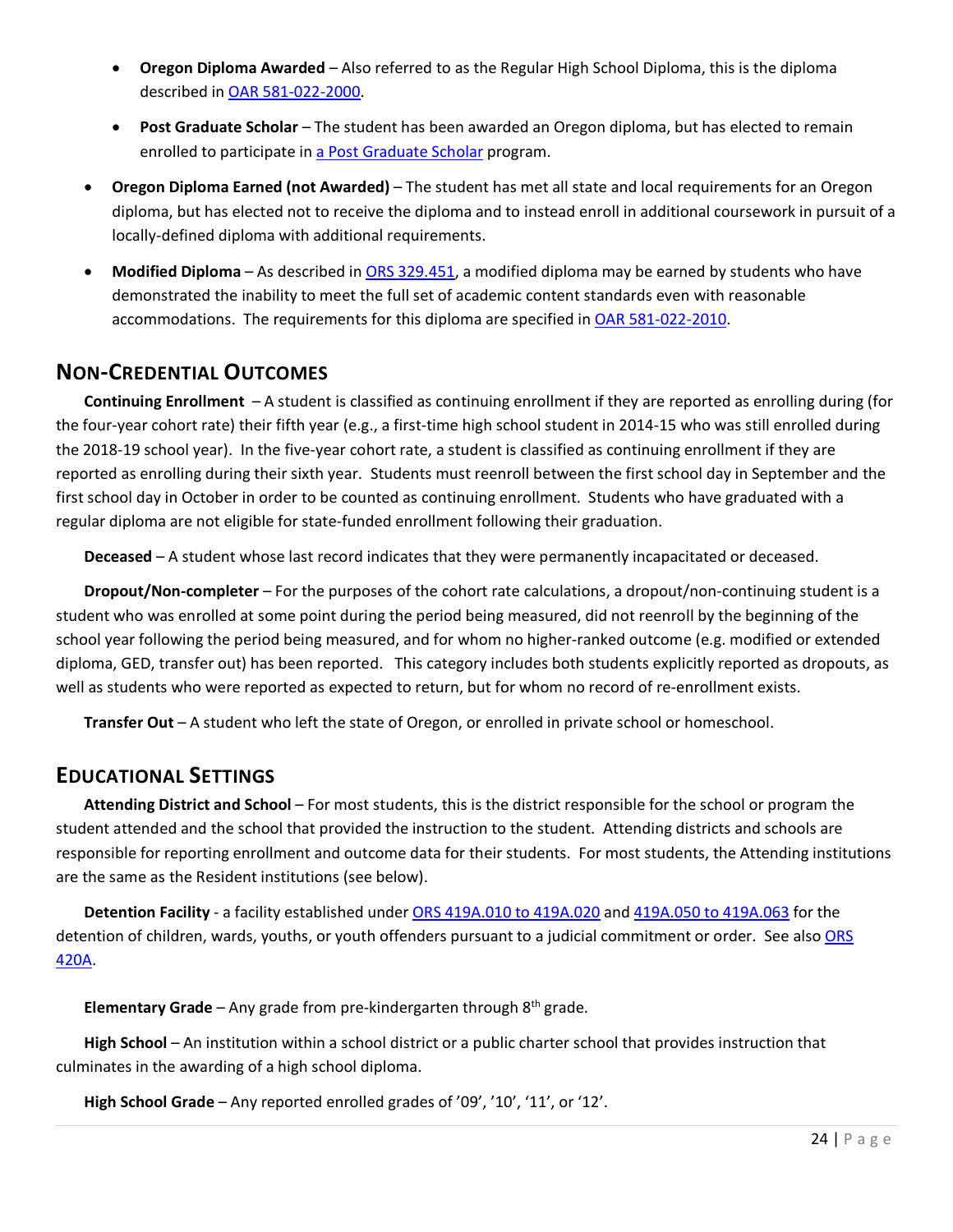**Home School** – Students taught by a parent, legal guardian, or private teacher at home are considered to be home schooled. Home schooled students are required to register their status with an Education Service District (see [ORS](https://www.oregonlegislature.gov/bills_laws/ors/ors339.html)  [339.035\)](https://www.oregonlegislature.gov/bills_laws/ors/ors339.html), but are not included in any adjusted cohort. Students enrolled at least half-time in charter schools or virtual schools are not considered to be home schooled, even when most or all of the instruction occurs at the student's home.

**Juvenile Detention Education Program (JDEP)** - the provision of educational services to youths lodged overnight who receive educational services on consecutive days within a detention facility. See "Detention Facility" and ORS [326.695.](https://www.oregonlegislature.gov/bills_laws/ors/ors326.html)

**Public School** – A school that provides educational services for at least one of grades K–12 (or comparable ungraded levels), has one or more teachers to give instruction, has an assigned administrator, receives public funds as primary support, and is operated by an education or chartering agency (National Center for Education Statistics Glossary, [http://nces.ed.gov/programs/coe/glossary.asp\)](http://nces.ed.gov/programs/coe/glossary.asp).

**Resident District and School** – The district and school accountable for the education of the student. As defined in [ORS 339.133,](https://www.oregonlegislature.gov/bills_laws/ors/ors339.html) this is generally the district in which the parent or guardians of the student resides. The student usually lives within the district-defined boundaries of the resident school. There are a number of exceptions to this rule that apply to students with disabilities, charter schools, inter-district transfer agreements, and other situations. These exceptions are found in [ORS 339.133](https://www.oregonlegislature.gov/bills_laws/ors/ors339.html) and [ORS 339.134.](https://www.oregonlegislature.gov/bills_laws/ors/ors339.html) The resident school can be the same as the resident district for students who are enrolled in district-level programs.

**Youth Corrections Education Program (YCEP)** – the provision of educational services to youths in youth correction facilities. See "Youth Correction Facility" and [ORS 326.695.](https://www.oregonlegislature.gov/bills_laws/ors/ors326.html)

**Youth Correction Facility** – a facility used for the confinement of youth offenders and other persons placed in the legal or physical custody of the youth authority and includes secure regional youth facilities, regional accountability camps, residential academies, and satellites, camps, and branches of those facilities. Se[e ORS 420.005.](https://www.oregonlegislature.gov/bills_laws/ors/ors420.html)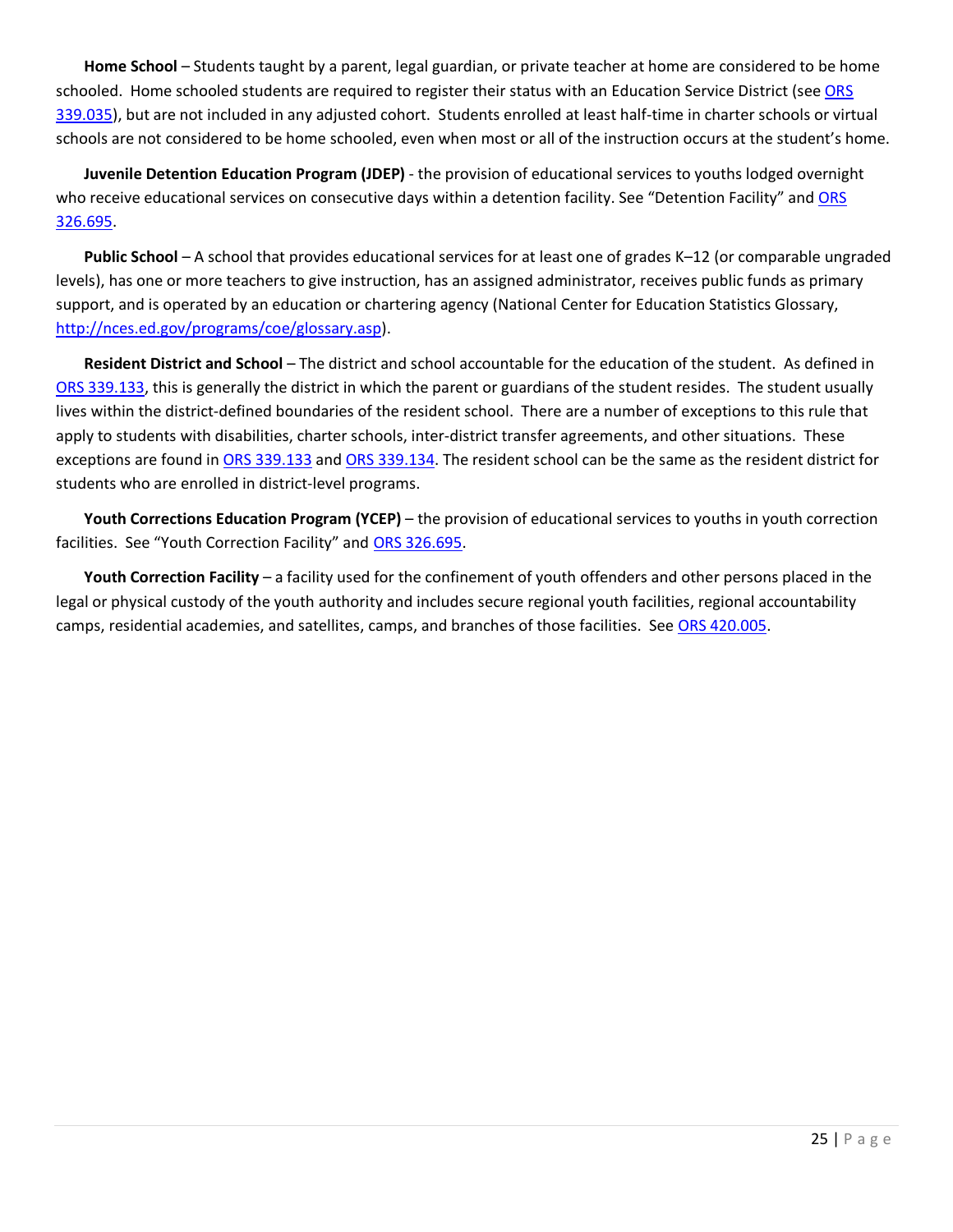# DATA SOURCES

<span id="page-29-0"></span>The following ODE data collections were used in the preparation of the cohort graduation rate. For convenience, we have summarized their use in the rate calculation.

### <span id="page-29-1"></span>**THE SECURE STUDENT IDENTIFIER COLLECTION**

The Secure Student Identifier (SSID) collection assigns to each student a unique and secure student identification number, to be used each time the student is reported in another collection. It also contains demographic and programmatic data on each student who has enrolled in the Oregon public education system. This collection allows ODE to combine individual student data from multiple collections.

The SSID collection also contains the High School Entry Year field, containing the student's assigned cohort year. When this field was first created, at the beginning of the 2009-10 school year, it was filled programmatically, and districts were able to freely edit it. Now, once a student has been assigned a cohort year, it cannot be changed without an appeal to and review by the data owner.

To request a cohort year correction, complete the high school entry year correction [template](https://district.ode.state.or.us/apps/info/docs/HS_Entry_Year_changes_template_Updated51812.xls) (also available via the Cumulative ADM schedule of due dates page) and send it to your [Regional ESD partner](http://www.oregon.gov/ode/educator-resources/assessment/Documents/esdpartners.pdf) by [secure file transfer.](https://district.ode.state.or.us/apps/xfers/)

#### <span id="page-29-2"></span>**ENROLLMENT COLLECTIONS**

ODE maintains several data collections that record student enrollment. These collections are used to determine the student's last enrollment in a diploma granting school or district and record outcomes and the dates of those outcomes.

#### <span id="page-29-3"></span>**Cumulative ADM**

Cumulative ADM contains all enrollment and outcome records for school years 2009-10 and later.

Cumulative ADM records are used to help determine the last enrolled degree-granting institution and the student's outcome. Refer to th[e Cumulative ADM Manual](https://district.ode.state.or.us/search/page/?id=156) for more information on reporting and outcomes.

#### <span id="page-29-4"></span>**Spring Membership**

Spring Membership is a list of the students enrolled in Oregon on the first school day in May each year. Beginning with 2009-10, this list is extracted from the  $3<sup>rd</sup>$  period Cumulative ADM collection.

Spring Membership records are used to help determine membership in the economically disadvantaged and talented and gifted student groups.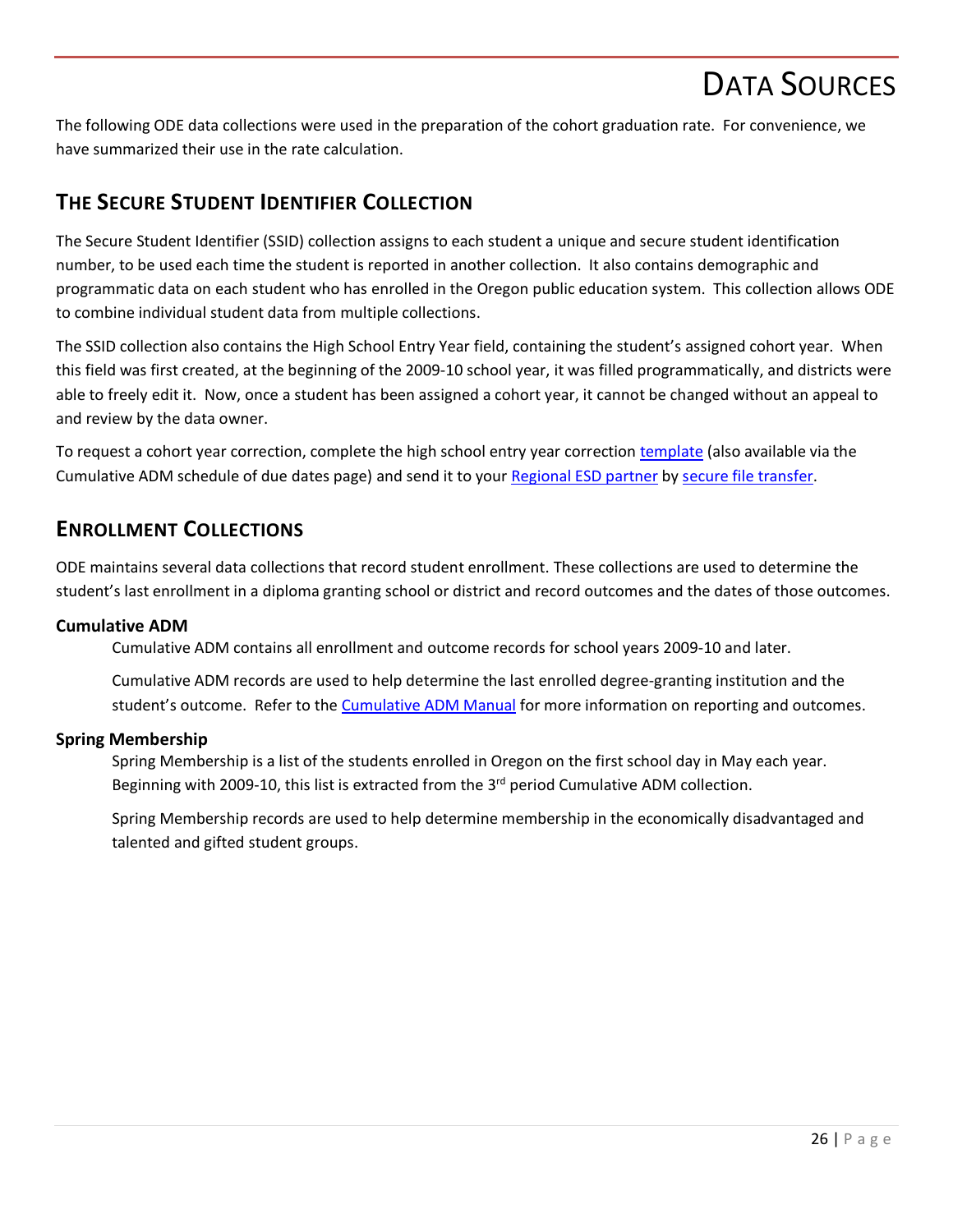# <span id="page-30-0"></span>**OTHER STUDENT LEVEL COLLECTIONS**

ODE maintains several other student-level collections that are used in the cohort graduation rate calculation.

#### <span id="page-30-1"></span>**ESEA Title III: English Learner (formerly Limited English Proficiency) Collection**

The English Learner collection contains data on all students who are classified as English Learners (EL) in Oregon. It also includes a student's EL instructional program type and date of entry into an EL program, as well as data on students who have exited an EL program.

The (Spring) English Learner collection is used to determine which students were English Learners anytime in high school, those who exited prior to high school, and those who were never English Learners.

#### <span id="page-30-2"></span>**Special Education Child Count (SECC) Collections**

The June and December SECC collections contain information on students with disabilities, including each student's specific disability/disabilities and the service(s) they are receiving.

They are used to help determine which students were served by special education programs at some point during their high school enrollment.

#### <span id="page-30-3"></span>**ESEA McKinney-Vento (Formerly Title X) Homeless Collections**

These collections contain data on students who are classified as homeless in Oregon. See [https://district.ode.state.or.us/apps/info/DataCllctnDetail.aspx?id=275](https://district.ode.state.or.us/apps/info/DataCllctnDetail.aspx?id=275&Collection_ID=1906) for more information.

#### <span id="page-30-4"></span>**CTE Collections**

The CTE collections include information on the credits and grades earned by Oregon students in CTE courses.

They are used to help determine which students were CTE concentrators or participants.

#### <span id="page-30-5"></span>**ADDITIONAL DATA SOURCES**

#### <span id="page-30-6"></span>**Higher Education Coordinating Commission (HECC)**

HECC provides ODE with information on students who have received a GED or Adult High School Diploma (AHSD) to supplement the data reported by schools and districts. Although both outcomes may be reported to ODE by the student's enrolled institution, some students earn a GED or AHSD after leaving their public school district, and do not inform the district when they receive the credential. ODE matches data provided by HECC to our existing enrollment data to incorporate these additional outcomes into cohort processing.

#### <span id="page-30-7"></span>**Oregon Migrant Student Information System (OMSIS)**

Students reported in this system are matched to ODE data in order to identify students in the Migrant Student group.

#### <span id="page-30-8"></span>**District Updates and Appeals**

After reviewing ODE's data, districts may provide additional outcome or student group data by appealing (for instance, to correct past data that were misreported). These data are reviewed by ODE and incorporated into the final reports if appropriate. Most outcome updates are now handled by submitting a Program Type 14 [record](https://district.ode.state.or.us/wma/training/docs/cumadmprog14guidance.pdf) to Cumulative ADM, rather than by submitting an appeal to ODE. See page [22](#page-25-0) for more information.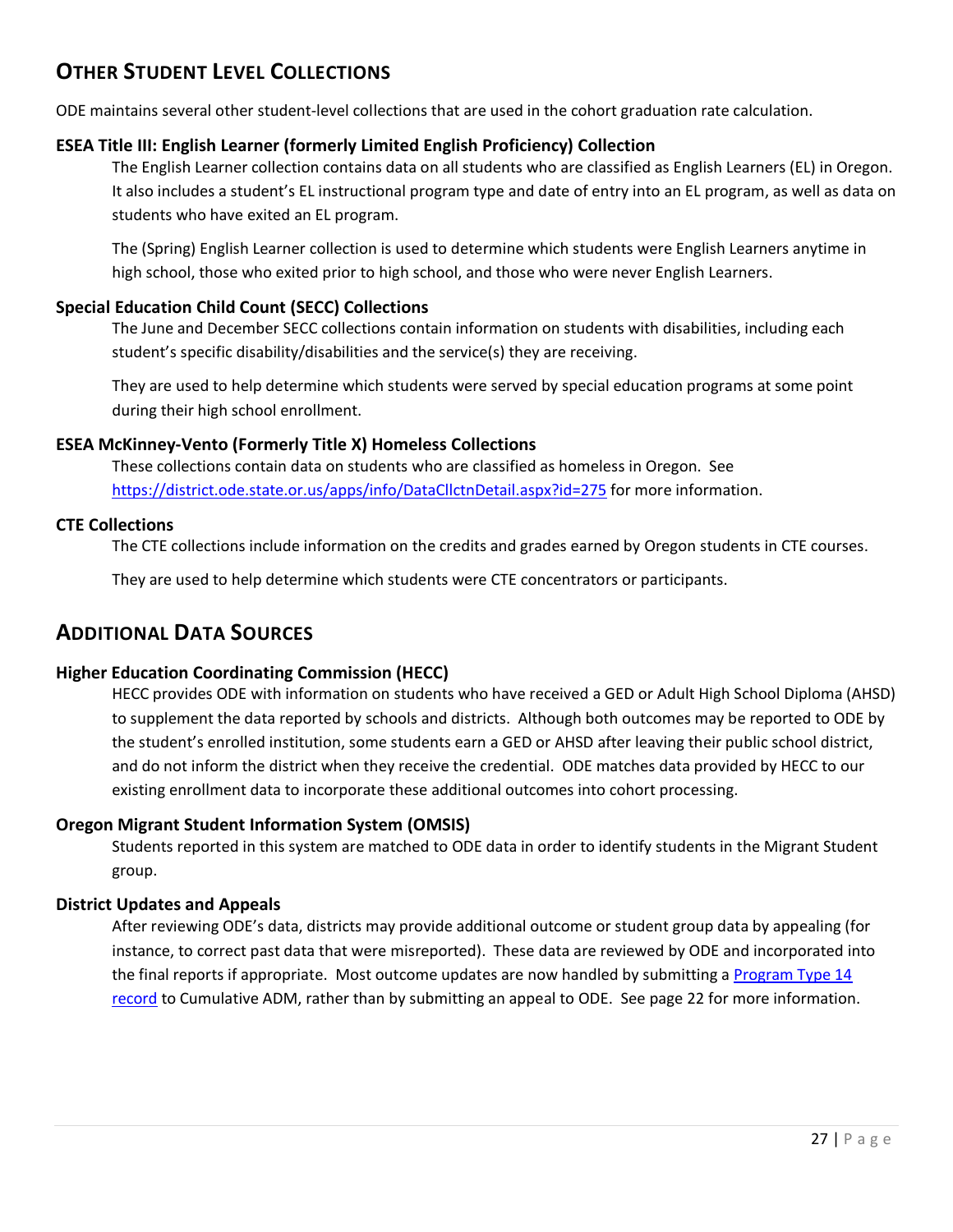# **RESOURCES**

- <span id="page-31-0"></span>• ODE Video Training - <https://district.ode.state.or.us/search/page/?id=277> Graduation and Dropout Reporting trainings will be conducted and posted here.
- Achievement Data Insight:

This is an application, available through ODE's secure district site [\(https://district.ode.state.or.us/home/\)](https://district.ode.state.or.us/home/), which provides access to aggregate and student-level data. A training on the use of this application was conducted on May 31, 2018, and a recording of that training is available at: [https://district.ode.state.or.us/search/page/?id=267.](https://district.ode.state.or.us/search/page/?id=267)

- Cumulative ADM documentation and resources[: https://district.ode.state.or.us/search/page/?id=156](https://district.ode.state.or.us/search/page/?id=156)
- Program Type 14 Reporting Guidance: <https://district.ode.state.or.us/wma/training/docs/cumadmprog14guidance.pdf>
- Outcome rank descriptions:<https://district.ode.state.or.us/apps/info/docs/OutcomeRankDescriptions1718.pdf>
- Cohort Graduation Rates: [http://www.oregon.gov/ode/reports-and-data/students/Pages/Cohort-Graduation-](http://www.oregon.gov/ode/reports-and-data/students/Pages/Cohort-Graduation-Rate.aspx)[Rate.aspx](http://www.oregon.gov/ode/reports-and-data/students/Pages/Cohort-Graduation-Rate.aspx)
- Dropout Rates:<http://www.oregon.gov/ode/reports-and-data/students/Pages/Dropout-Rates.aspx>
- Other Accountability Measures: [http://www.oregon.gov/ode/schools-and](http://www.oregon.gov/ode/schools-and-districts/reportcards/reportcards/Pages/Accountability-Measures.aspx)[districts/reportcards/reportcards/Pages/Accountability-Measures.aspx](http://www.oregon.gov/ode/schools-and-districts/reportcards/reportcards/Pages/Accountability-Measures.aspx)
- School and District Report Cards: [http://www.oregon.gov/ode/schools-and](http://www.oregon.gov/ode/schools-and-districts/reportcards/reportcards/Pages/default.aspx)[districts/reportcards/reportcards/Pages/default.aspx](http://www.oregon.gov/ode/schools-and-districts/reportcards/reportcards/Pages/default.aspx)
- Statewide Annual Report Cards: [http://www.oregon.gov/ode/schools-and](http://www.oregon.gov/ode/schools-and-districts/reportcards/Pages/Statewide-Annual-Report-Card.aspx)[districts/reportcards/Pages/Statewide-Annual-Report-Card.aspx](http://www.oregon.gov/ode/schools-and-districts/reportcards/Pages/Statewide-Annual-Report-Card.aspx)